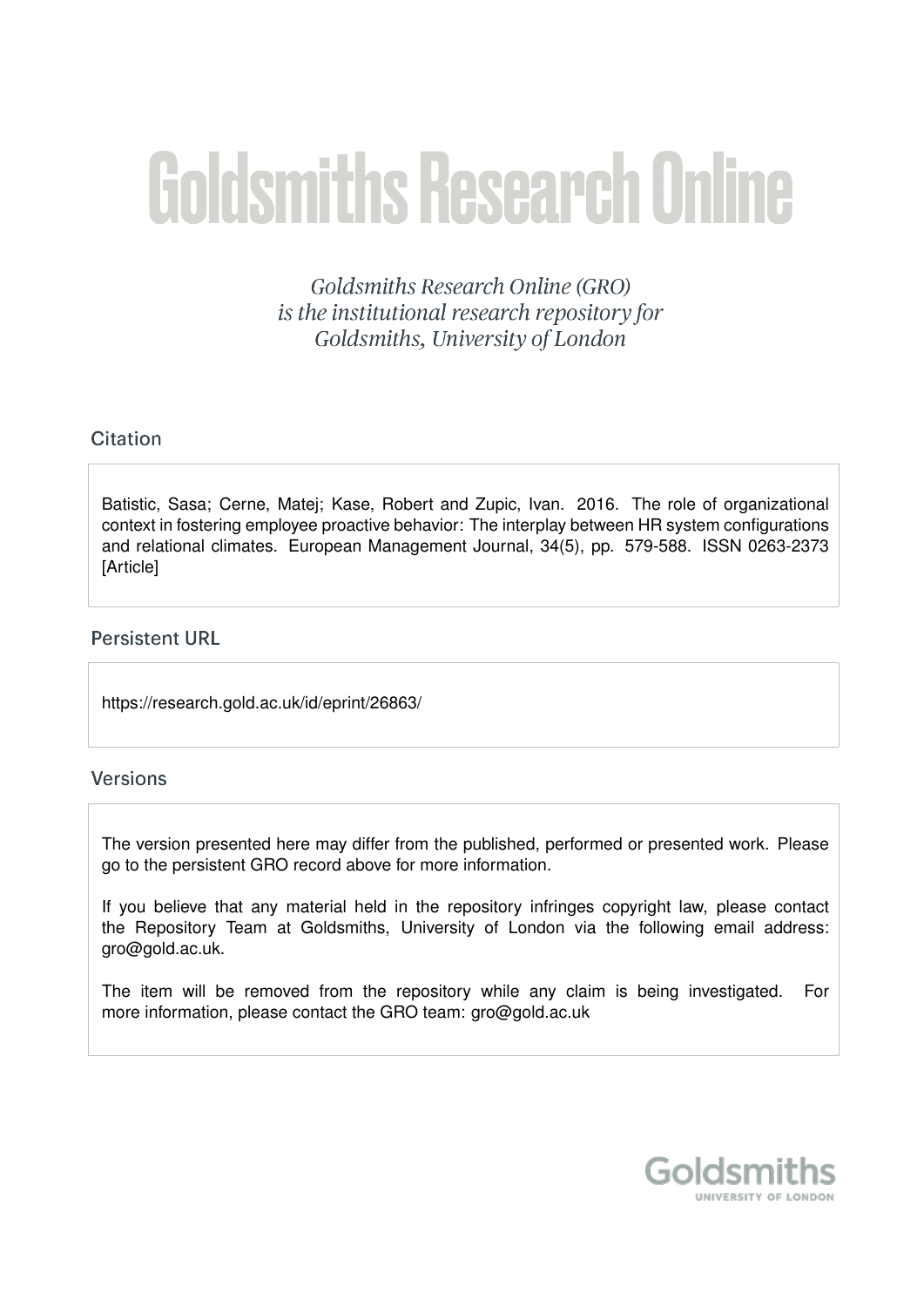# **The role of organizational context in fostering employee proactive behavior: interplay between HR system configurations and relational climates**

Emphasizing the role of the organizational context and adopting a multilevel approach we propose that the interplay between HR system configurations and relational climates has a cross-level effect on employee proactive behavior. Using a sample of 211 employees in 25 companies we show that *the laissez-faire context* – featuring a combination of a weak compliance HR configuration and a strong market-pricing relational climate – is better suited for fostering employee proactive behavior than *the nurturing context*, which is characterized by a strong HR commitment configuration and a strong communal-sharing relational climate. We also found that combining strong commitment HR configuration with weak communal-sharing climate is associated with more employee proactivity. We discuss what our findings suggest about the interaction between HR system configurations and organizational climate dimensions and about their role in influencing individual-level outcomes.

**Keywords**: HR system configurations; relational climate; proactive behavior; multilevel; organizational context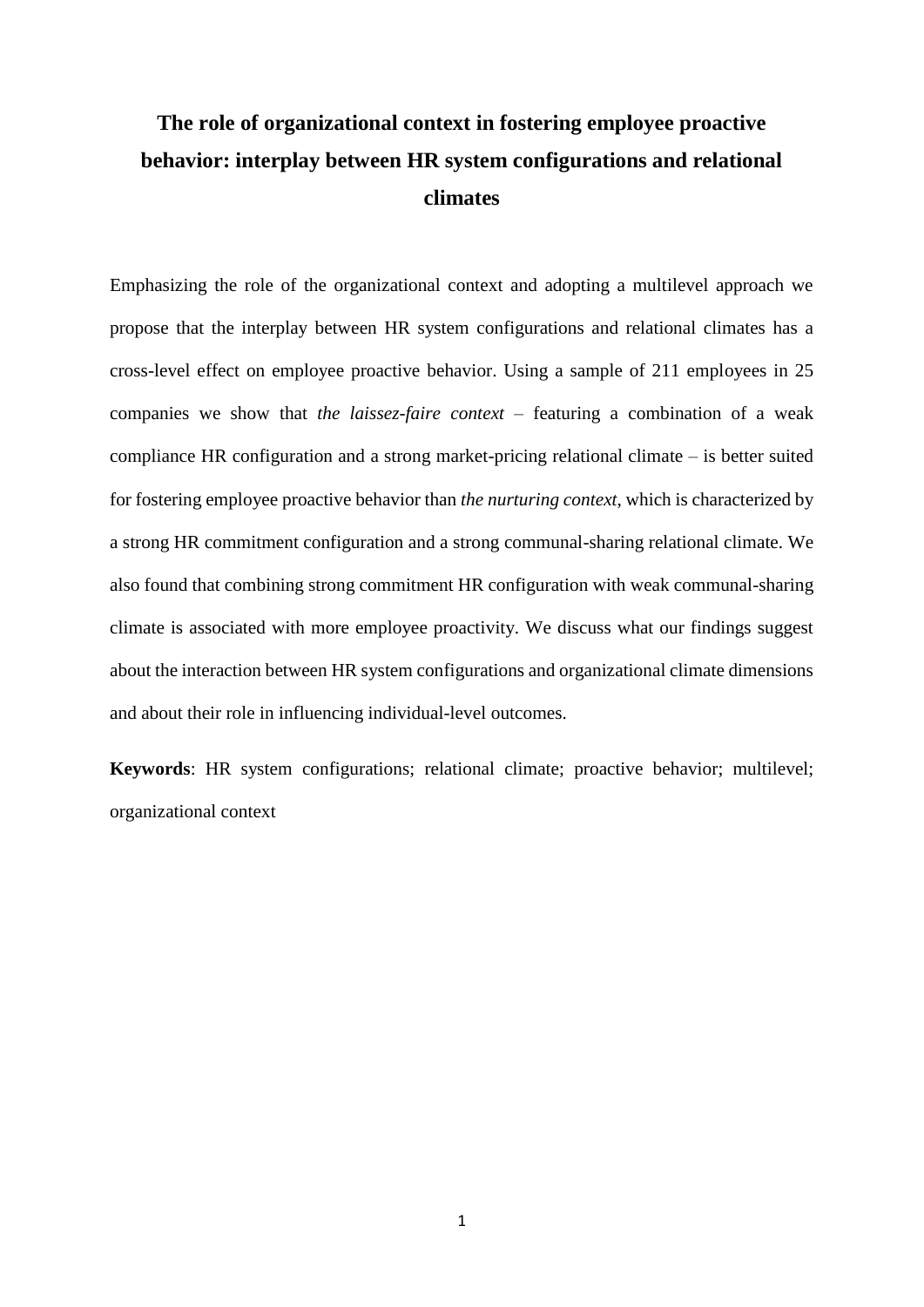## **Introduction**

#### *The best way to predict your future is to create it.* (Abraham Lincoln)

This quote, commonly used by leaders when asked about how their organizations succeed in adapting to rapidly changing business environment, relates to one of the most frequently used active performance concepts – proactive behavior (Fay  $&$  Frese, 2001). At the individual level proactive behavior is about taking initiative in improving current circumstances by challenging status quo rather than passively adapting to present conditions [\(Crant, 2000;](#page-26-0) [Parker, Williams,](#page-30-0)  [& Turner, 2006\)](#page-30-0). Adequate levels of employee proactive behaviors are needed for an organization's capability to create its own future; be it through innovation in products or services, transformation of its business model or organizational change. Research has shown that employee proactive behavior results in favorable individual outcomes such as higher level of innovation [\(Seibert, Kraimer, & Crant, 2001\)](#page-31-0), leadership effectiveness [\(Bateman & Crant,](#page-26-1)  [1993\)](#page-26-1), task performance [\(Fuller & Marler, 2009\)](#page-27-1) and greater career success [\(Seibert, Kraimer,](#page-31-1)  [& Liden, 2001\)](#page-31-1), all of which in turn positively contribute to organizational performance and development.

The importance of employee proactivity for contemporary work organizations has motivated substantial research output examining its antecedents. However, most research has focused on the role of individual dispositional characteristics and immediate work environment features [\(Fay & Frese, 2001;](#page-27-0) [Fritz & Sonnentag, 2009;](#page-27-2) [Griffin, Neal, & Parker, 2007;](#page-28-0) [Lam,](#page-29-0)  [Spreitzer, & Fritz, 2014;](#page-29-0) [Parker & Collins, 2010;](#page-30-1) [Parker et al., 2006\)](#page-30-0), while the role of broader contextual influences is mostly unexplored. We know from extant research that 'situational opportunities and constraints' at the organizational level play a vital role in influencing essential employee behaviors such as organizational citizenship behavior, absenteeism, turnover, and performance [\(Johns, 2006, p. 386\)](#page-28-1). Therefore, examining the effects of organizational-level factors should in the same vein provide for a more comprehensive understanding of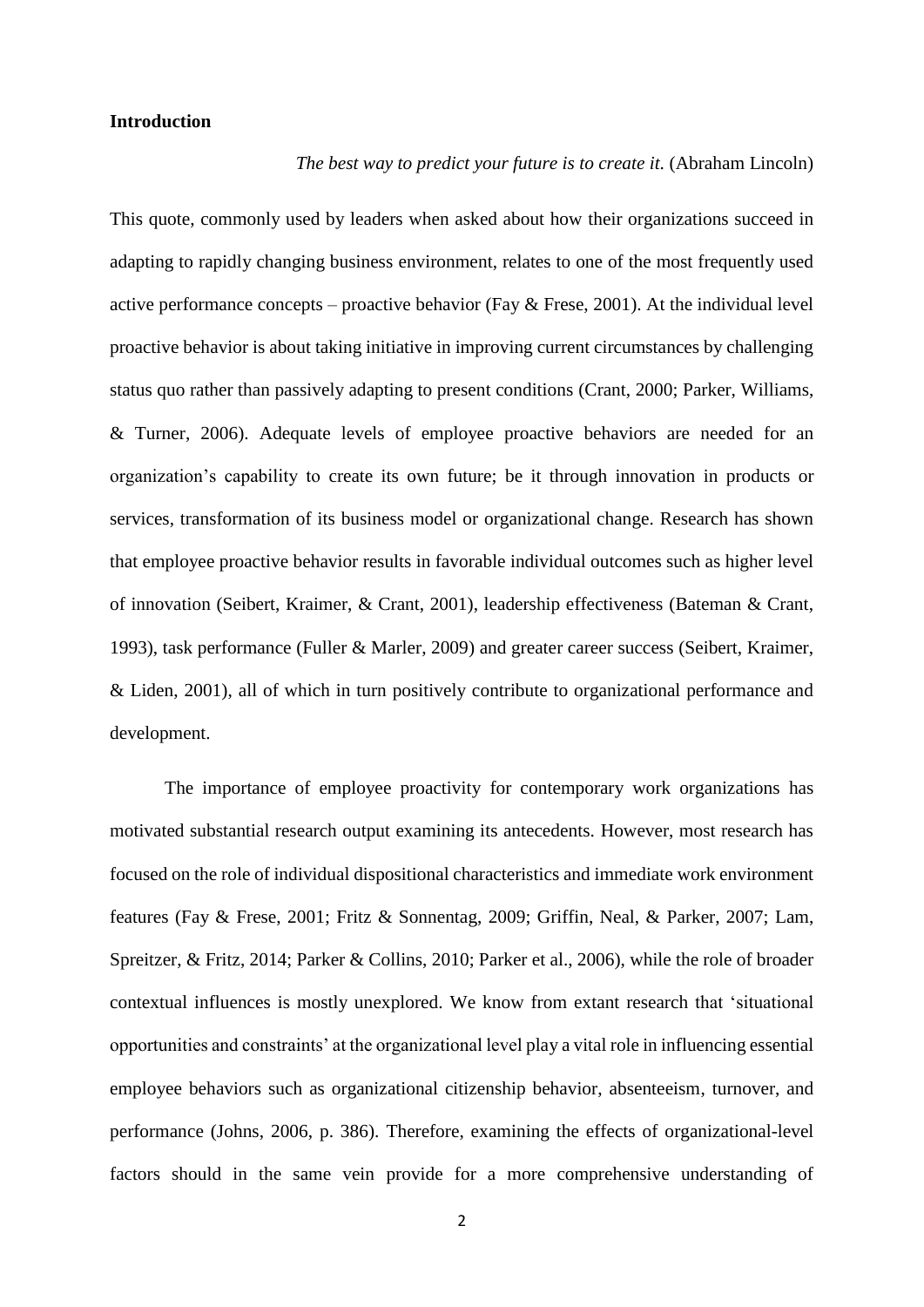mechanisms that lead to proactive behavior of individuals in organizational setting and hence contribute to closing the gap between the micro and macro research on employee proactivity [\(Bamberger, 2008\)](#page-26-2).

In this paper, we aim to unveil the role of organizational context as a cross-level effect in fostering employee proactive behavior [\(see Johns, 2006\)](#page-28-1). Specifically, we examine how the interplays between relevant HR system configurations [\(Lepak & Snell, 1999\)](#page-29-1) and generic relational climates [\(Fiske, 1992;](#page-27-3) [Mossholder, Richardson, & Settoon, 2011\)](#page-30-2) affect proactive behavior of employees. HR systems and organizational climate have for long been among the most influential dimensions of organizational context as far as their effects on employee attitudes and behaviors are concerned [\(Ferris et al., 1998;](#page-27-4) [Kuenzi & Schminke, 2009\)](#page-29-2). However, they have not yet been used to explain proactive behavior of employees in organizations. Moreover, as Johns notes [\(2006, p. 389\)](#page-28-1) contextual features have frequently been "studied in a piecemeal fashion, in isolation from each other". This paper attempts to overcome this limitation of extant research by examining the effects of two specific, outcome-relevant, interplays between elements of the organizational context on proactive behavior.

The contributions of this paper are consistent with the strengthening of the multilevel paradigm in both the human resource management and organizational climate research as well as with the need to adopt a more holistic view of organizational context in cross-level research. Recently, the HRM-performance research stream has started studying complex cross-level mechanisms [\(Den Hartog, Boon, Verburg, & Croon, 2013;](#page-26-3) [Kehoe & Wright, 2013\)](#page-28-2) and found a renewed interest in examining alternative individual-level attitudinal and behavioral outcomes [\(cf. Kaše, Paauwe, & Batistič, 2014\)](#page-28-3). This paper reinforces this research direction by looking at an important individual level outcome – employee proactive behavior – and examining moderated cross-level effects of HR system configurations. Organizational climate research, on the other hand, has largely focused on examining how facet-specific climates affect respective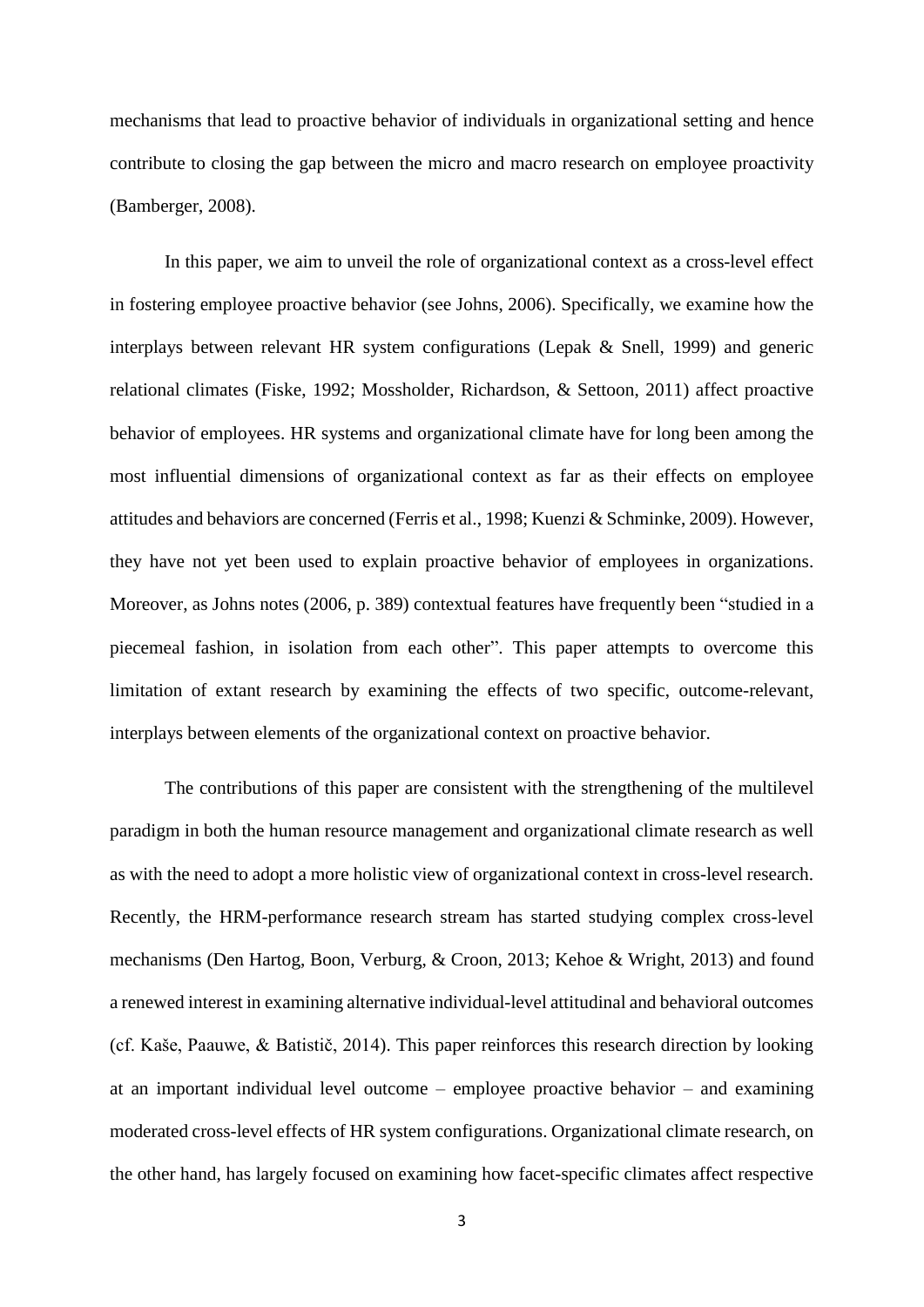outcomes and has consequently been fragmented in many topical research areas [\(Kuenzi &](#page-29-2)  [Schminke, 2009\)](#page-29-2). An investigation of how multiple dimensions of an organizational context operate in concert, such as the one we present below, could contribute to a more thorough understanding of the organizational context-individual outcomes relationship. Finally, we intend to contribute to the efforts to balance employee proactivity research by examining the role of broader context in fostering employee proactivity, which has so far been neglected [\(Parker, Bindl, & Strauss, 2010\)](#page-30-3).

#### **Theoretical background and hypotheses**

Employee proactivity is a goal-driven behavior that has been described as a process consisting of setting a proactive goal and striving to achieve it [\(Parker et al., 2010\)](#page-30-3). This process is facilitated by individuals' perceptions of self-efficacy, sufficient control and viable cost to achieve the goal, their motives (ranging from purely intrinsic to identified), as well as affective states that prompt their action [\(Parker et al., 2010\)](#page-30-3). A range of antecedents and moderators at different levels have so far been considered that determine drivers of this process and help us understand variability in individual proactivity in work organizations including dispositional characteristics of individuals, their affect (mood) along with features of their immediate and broader work environment [\(Bindl & Parker, 2011\)](#page-26-4).

Prior research has examined how individual differences such as personality, KSA (knowledge, skills and abilities) and demographics contribute to variability in employee proactivity. Understandably, proactive personality received most attention among personality traits (see [Bateman & Crant, 1993;](#page-26-1) [Seibert, Kraimer, & Crant, 2001;](#page-31-0) [Wanberg & Kammeyer-](#page-31-2)[Mueller, 2000\)](#page-31-2). Still, other dispositional characteristics including conscientiousness, desire for control, learning goal orientation, future-oriented thinking, intellectual curiosity (Howell  $\&$ [Sheab, 2001\)](#page-28-4), and personality aspects related to one's core self-beliefs have also been shown to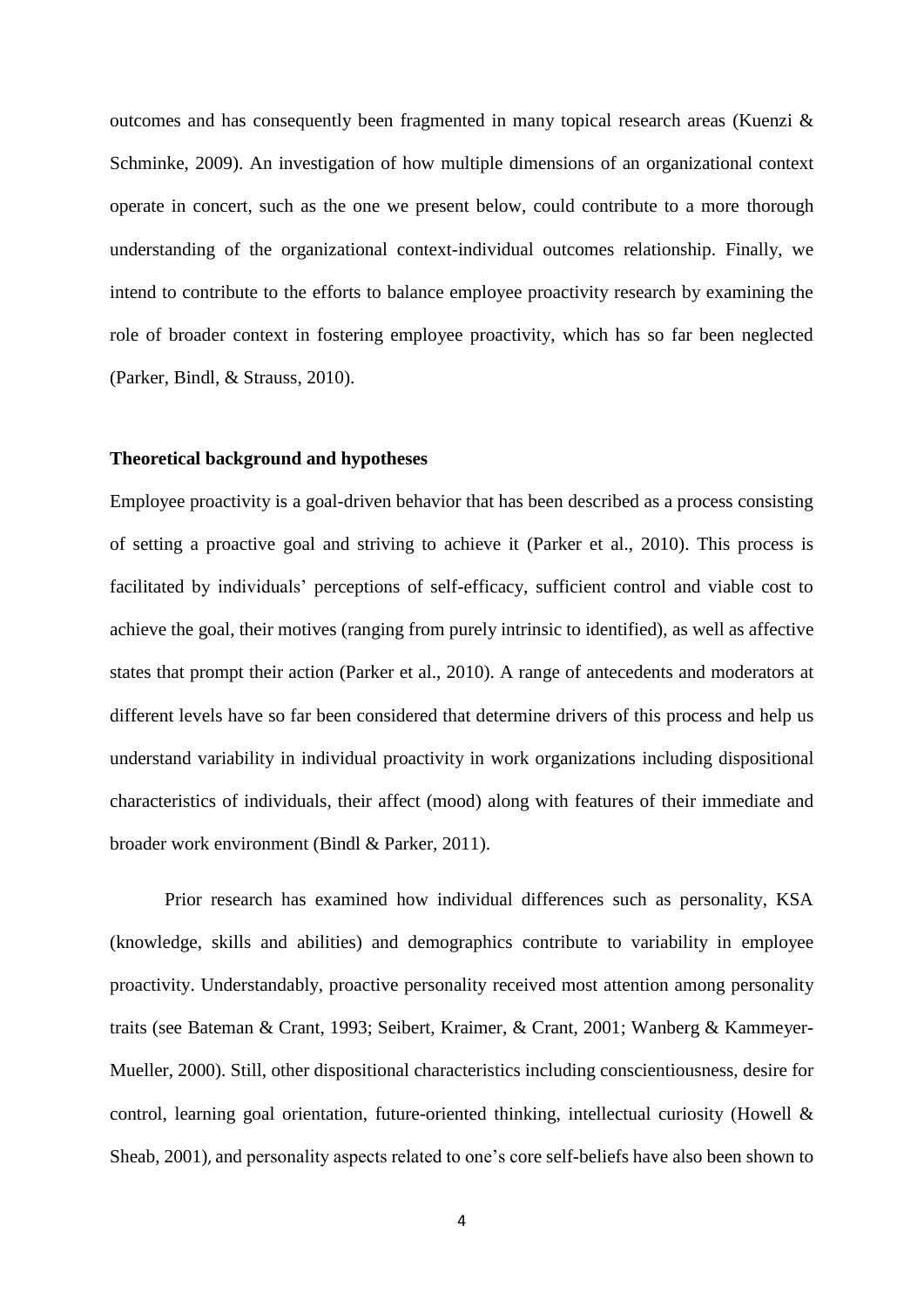be associated with proactivity [\(Bindl & Parker, 2011;](#page-26-4) [Dutton, Ashford, O'Neill, & Lawrence,](#page-27-5)  [2001;](#page-27-5) [Speier & Frese, 1997\)](#page-31-3). Further, it was shown that knowledge, either in form of general job qualifications or more specific domain-relevant knowledge, is important for employee proactivity [\(Dutton et al., 2001;](#page-27-5) [Fay & Frese, 2001\)](#page-27-0). As Fay and Frese [\(2001, p. 104\)](#page-27-0) argue: *To be able to take initiative, one needs a good and thorough understanding of what one's work is, that is, one needs job-relevant knowledge, skills, and cognitive ability*. Finally, demographic characteristics such as gender and age are also predictors of proactivity. In particular, men were found to be more proactive then women both in terms of their willingness to engage in proactive job search and in networking behaviors [\(Maurer, Weiss, & Barbeite, 2003;](#page-29-3) [Warr & Fay, 2001\)](#page-31-4) and age was found to be positively related to on-the-job proactivity [\(van Veldhoven &](#page-31-5)  [Dorenbosch, 2008\)](#page-31-5)

Above and beyond individual differences, researchers have also explored the role of contextual elements influencing proactivity – usually as moderators –, where immediate work and social environment prevailed. Two qualitatively different perspectives can be observed in the literature. According to first one, a 'positive' context provides the necessary resources and creates conditions for vigor, flow, dedication, and feeling of safety, which encourage an individual to set and strive to achieve a proactive goal. Specifically, work designs featuring autonomy, feedback and variety was shown to affect proactivity at work by stimulating perceptions of self-efficacy, control over the work environment, positive affect and intrinsic motivation [\(Lam et al., 2014;](#page-29-0) [Parker et al., 2006\)](#page-30-0). Similarly, positive immediate social context, represented by trust in coworkers, perceived supportive supervision and transformational leadership [\(Belschak, Den Hartog, & Fay, 2010;](#page-26-5) [Morrison & Phelps, 1999\)](#page-30-4) were discussed to have positive effect on proactivity. However, it was also proposed that a more 'negative' context could also stimulate proactivity, because individuals will try to resolve a situation they feel uncomfortable with. Indeed, it was shown that job stressors such as time pressure and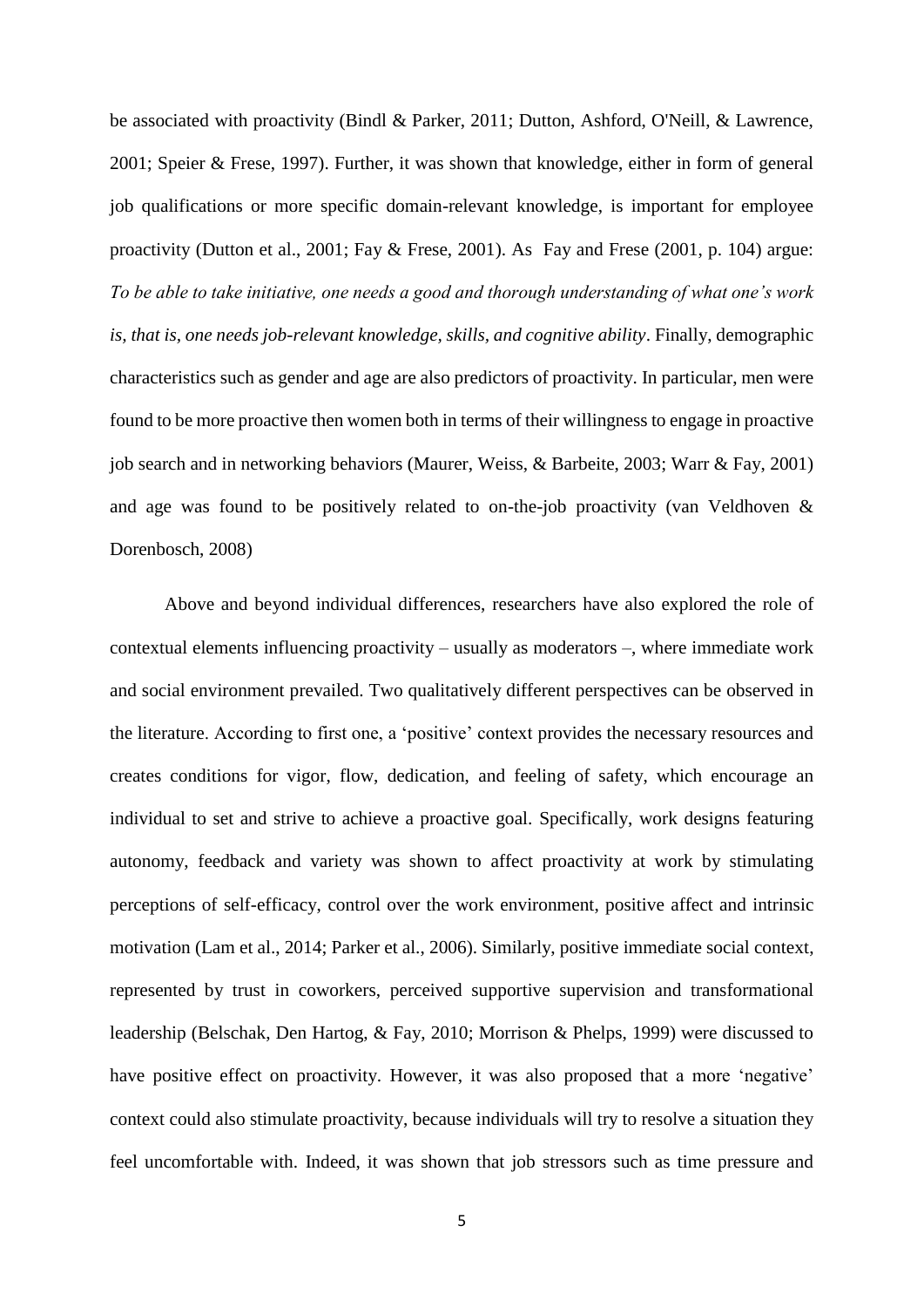situational constraints influence proactive work behaviors [\(Fritz & Sonnentag, 2009;](#page-27-2) [Ohly,](#page-30-5)  [Sonnentag, & Pluntke, 2006\)](#page-30-5). Stressors indicate a mismatch between desired and actual situation and thus energize individuals to take personal initiative to improve the situation.

Less often, the employee proactivity literature examined how the overall interpersonal climate and people management practices facilitated or constrained individual proactive behavior, although calls for more research in this area have been made [\(e.g. Parker & Collins,](#page-30-1)  [2010\)](#page-30-1). Probably, the lack of research in this area could be attributed to the fact that it is the (broader) context that proactive individuals should by definition strive to change and not act reactively to. Rare contributions that have addressed this issue suggest that initiative and safety climates might be most relevant for stimulating proactive behaviors in organizations [\(Baer &](#page-26-6)  [Frese, 2003;](#page-26-6) [Raub & Liao, 2012\)](#page-31-6). Besides, taking a broader view of work and employment arrangements Van Veldhoven and Dorenbosch [\(2008\)](#page-31-5) have shown that a bundle of developmental HR practices also facilitates employee proactivity. All of the above mentioned studies addressing higher-level antecedents of proactivity clearly offered additional arguments for claiming that 'positive' contexts are facilitators of employee proactivity. And, as an organizational-level study has shown for post-reorganization performance, creating a proactive climate might in turn have important implications for organizational bottom line [\(Fay,](#page-27-6)  [Lührmann, & Kohl, 2004\)](#page-27-6).

# *The overall conceptual model*

In this paper we draw on the contextual perspective [\(Johns, 2006\)](#page-28-1) and multilevel approach [\(Kozlowski & Klein, 2000\)](#page-28-5) to examine the role of the broader organizational context in facilitating proactive behavior of employees. Specifically, we explore how the interplay between selected elements of broader organizational context – relational climates and HR system configurations – affects employee proactive behavior. The overall conceptual model is depicted in Figure 1 and discussed in detail in the sections below.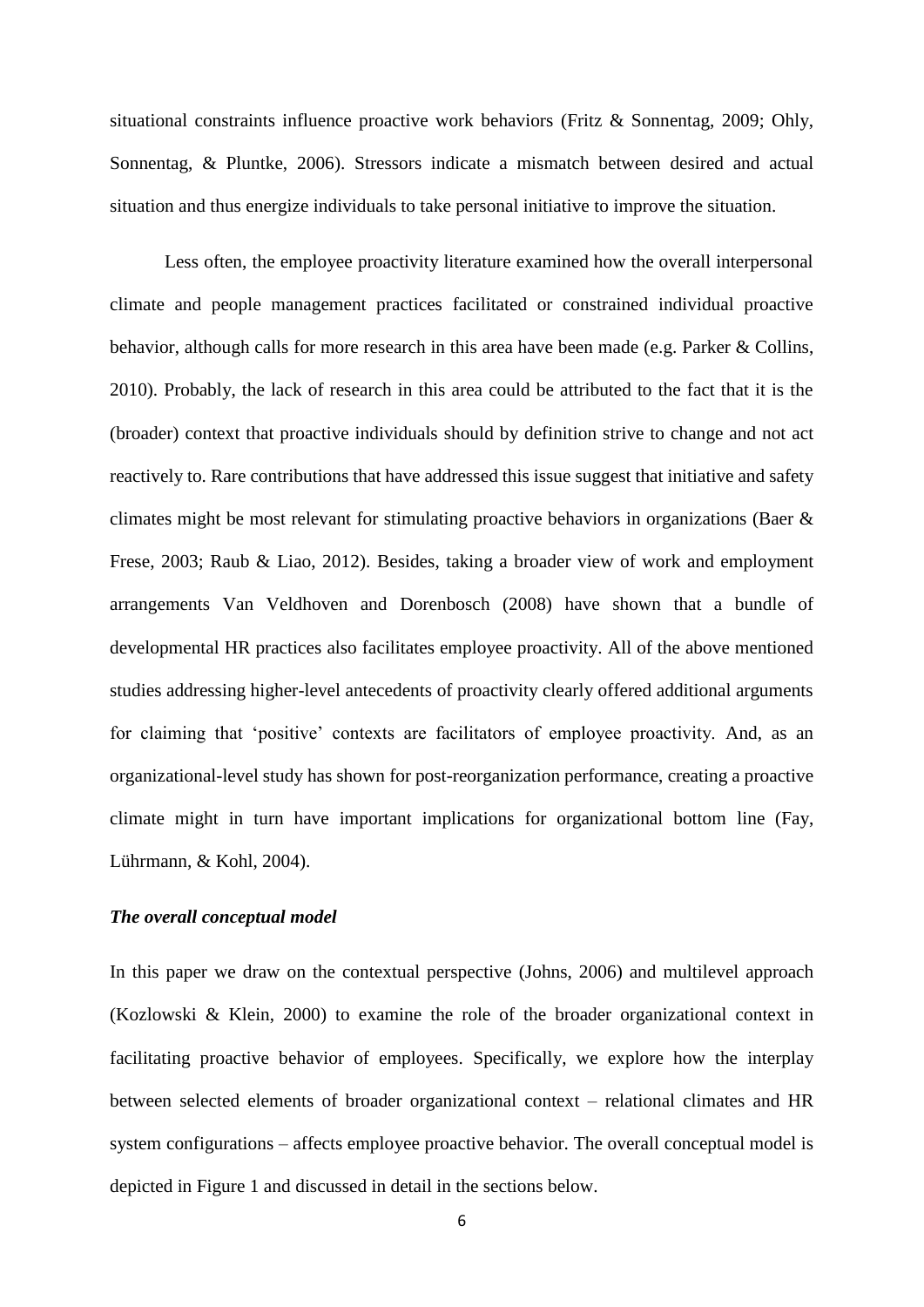Insert Figure 1 about here

----

----

Both of the above mentioned elements relational (interpersonal) climates and HR system configurations have been mentioned as potentially important but underexplored, higher-level factors of proactivity in organizations (Parker [& Collins, 2010;](#page-30-1) [van Veldhoven & Dorenbosch,](#page-31-5)  [2008\)](#page-31-5). To further justify their inclusion in the model, we argue that climates and HR systems are mutually interdependent elements of an organizational context that, when examined together, can exhibit (positive and negative) synergistic effects on various attitudes and behaviors of employees [\(Gelade & Ivery, 2003;](#page-27-7) [Mossholder et al., 2011;](#page-30-2) [Ostroff & Bowen,](#page-30-6)  [2000\)](#page-30-6). Finally, climates and HR systems bring two different aspects of organizational context to the table. HR systems can be thought of as a designed/intended feature of the organizational context, since they are usually composed of sets of HR policies & practices that were developed to support strategic goals of the organization [\(Lepak & Snell, 1999\)](#page-29-1). Organizational climates, on the other hand, should be considered as emergent features of a context, because they emerge from individual perceptions in a less- predictable bottom-up process [\(Fiske, 1992\)](#page-27-3). Examining the interplay between a designed and an emergent element of an organizational context enables us a more holistic understanding about how broader organizational context affects employee proactivity.

In our conceptual model, HR systems are introduced through HR configurations. The latter can be described as distinctive systems of interchangeable HR practices for obtaining, retaining, and developing employees with a specific purpose. For example, Lepak and Snell [\(1999,](#page-29-1) [2002\)](#page-29-4) discuss commitment-, productivity-, collaborative-, and compliance-based HR configurations. These configurations are stylized generic HR systems and can be used to manage employees in any employment mode (Lepak  $&$  Snell, 2002). HR configurations characterize properties of a part of an organizational context, which affects individuals'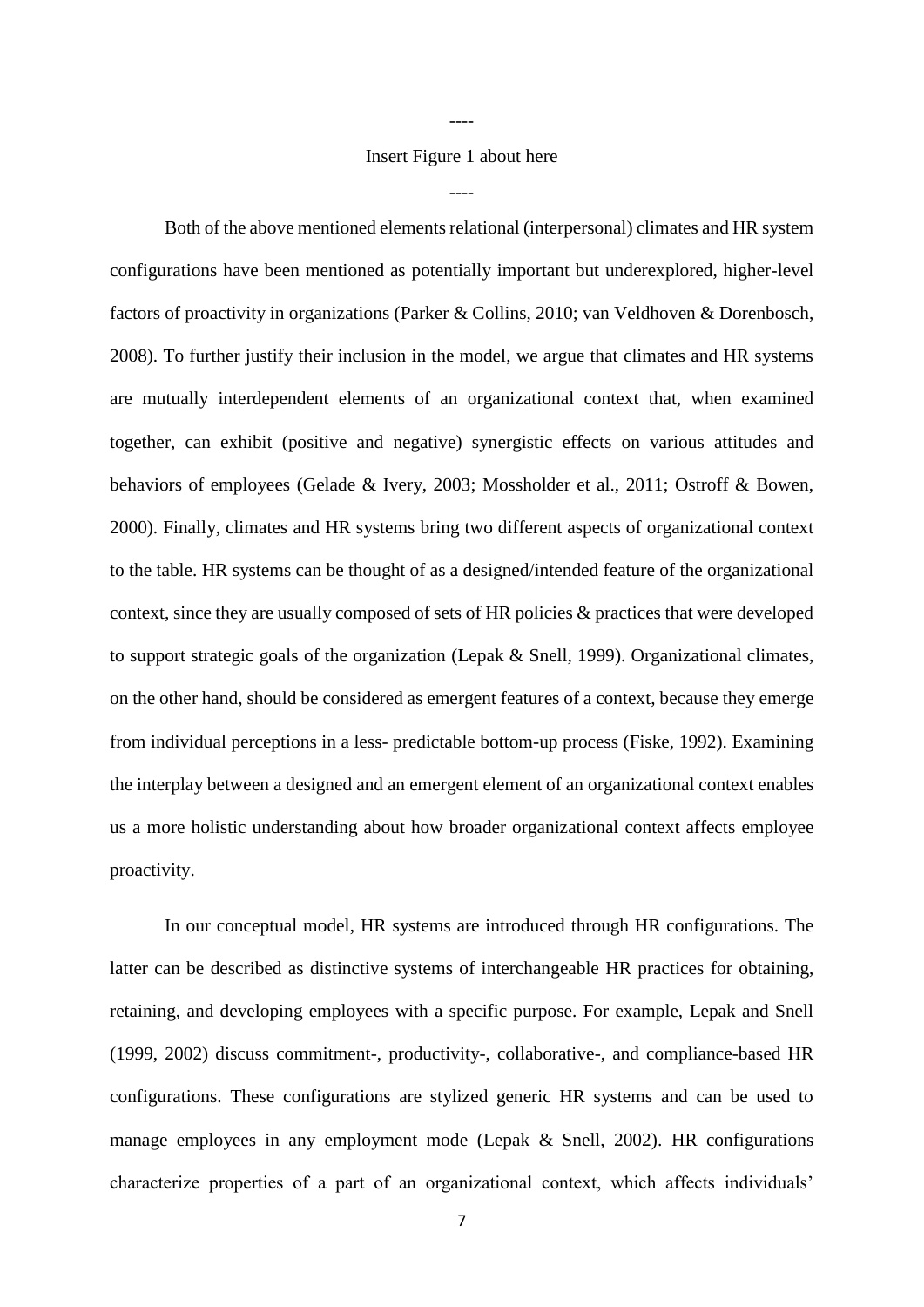attitudes and behaviors through carefully designed policies and practices for managing people as well as through expectations and obligations of the employment relationship (e.g., relational vs. transactional). For contrast purposes, only two diametrically opposing HR configurations, commitment- and compliance-based, were used in the model, which in turn allow clearer theoretical theorizing about both extremes.

Interpersonal climates, on the other hand, are represented by relational climates. Drawing on Fiske's (1992) theory of relational models, Mosholder et al. [\(2011, p. 36\)](#page-30-2) define relational climates as *shared employee perceptions and appraisals of policies, practices, and behaviors affecting interpersonal relationships in a given context*. They determine how social relationships in an organization are comprehended, evaluated, represented, and constructed. They are the schemata people use to construct and construe their relationships. Relational climates thus represent a part of the organizational context, which affects individuals' attitudes and behaviors through shared norms and interactions among people. They are not designed to manage people purposefully as was the case for HR configurations. Rather, the social rules that facilitate and constrain individual behavior emerge spontaneously through interactions with other people and co-evolve with other contextual elements such as HR configurations. Among the four basic types of relational climates, we find communal-sharing, equality-matching, authority-ranking and market-pricing climates. Again, we decided to only include the two climates at the extreme ends of the continuum – the communal-sharing and market-pricing climates.

As a result, our hypothesized model features interplays of selected pairs of HR systems configurations and relational climates, as this interplay appears to crucial for various desired organizational outcomes, like knowledge sharing [\(e.g. Boer, Berends, & van Baalen, 2011\)](#page-26-7). To be precise, we develop two broader contexts, each consisting of an HR configuration and its respective (fitting) relational climate (cf. Mossholder et al.,  $2011$ ) – 1) interplay between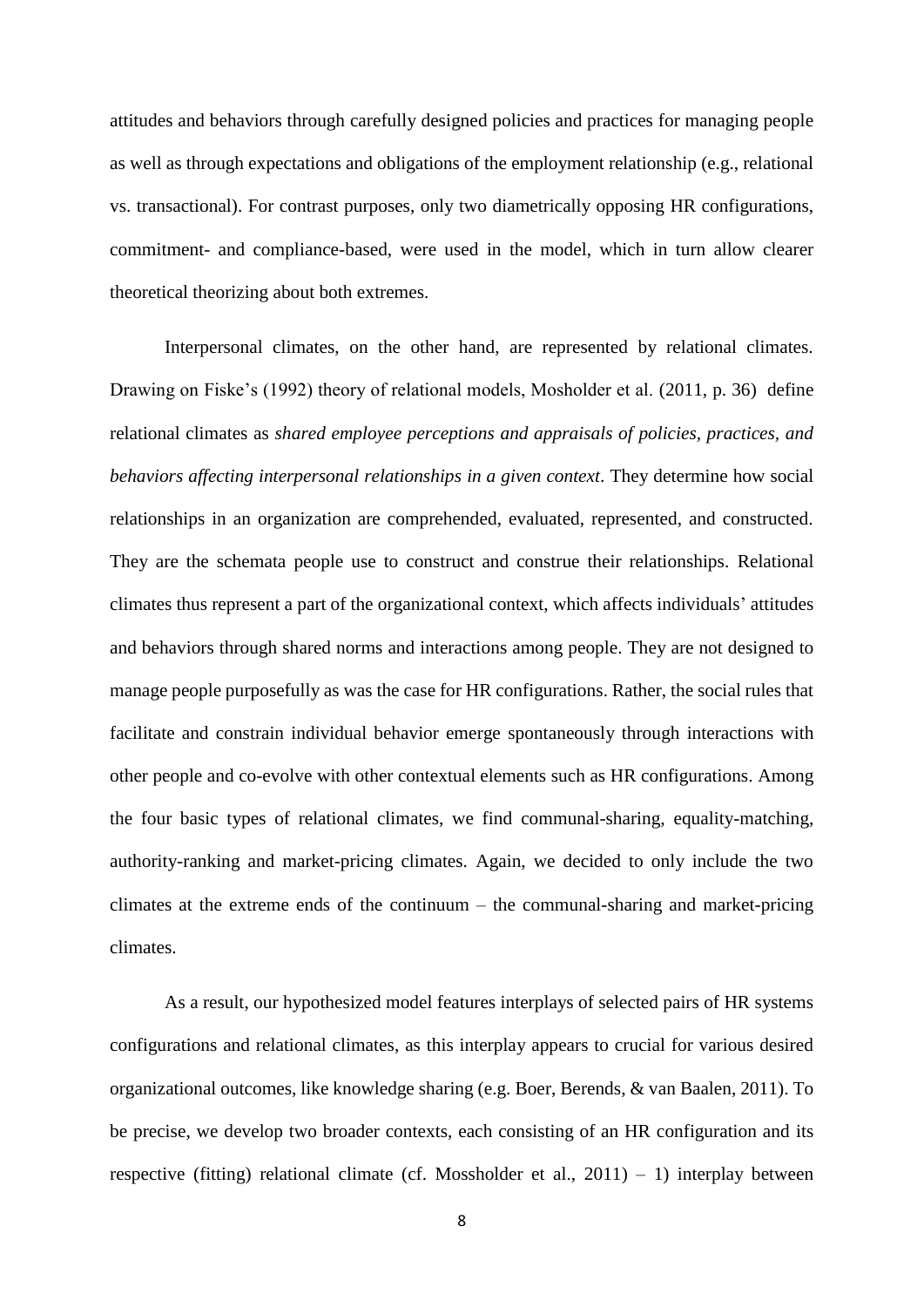commitment-based HR and communal-sharing climate, and 2) interplay between compliancebased HR and market-pricing climate – and hypothesize about their effects on employee proactivity. We first follow the mainstream literature on employee proactivity and hypothesize that a 'positive' broader organizational context fosters employee proactivity. Then, we introduce an alternative hypothesis and argue that a 'negative' context could also create conditions for more proactivity among employees. Therefore, both aspects of the broader organizational context are explored simultaneously. In the next two sections we provide argumentation for our hypotheses.

#### *The 'nurturing' context and employee proactivity*

When discussing contexts that have the potential to foster proactive behavior at work, the majority of current literature would argue for a 'positive' context. For the purposes of this paper, we define 'nurturing' context as a caring, trust-based context, where development of employees and the organization is emphasized. Such context facilitates people to believe that they are able to successfully take initiative, instill intrinsic or internalized motivation to persevere in achieving the goal and stimulate positive emotions that will energize them throughout the process [\(see Parker & Collins, 2010\)](#page-30-1). We argue that a combination of commitment-based HR configuration and communal-sharing relational climate provides these kinds of situational cues.

The name of the 'commitment' HR configuration already clearly communicates the main purpose of this HR system. It is intended to develop a long-term, trusting relationship between the organization and the employee. Since the psychological link between the organization and the employees exposed to this system are strong, the need for control is minimal and employees are given considerable discretion. The system also strongly emphasizes training and development to increase knowledge and skills of the employees, particularly if they are firm-specific. Further, in line with this system work is structured to allow flexibility and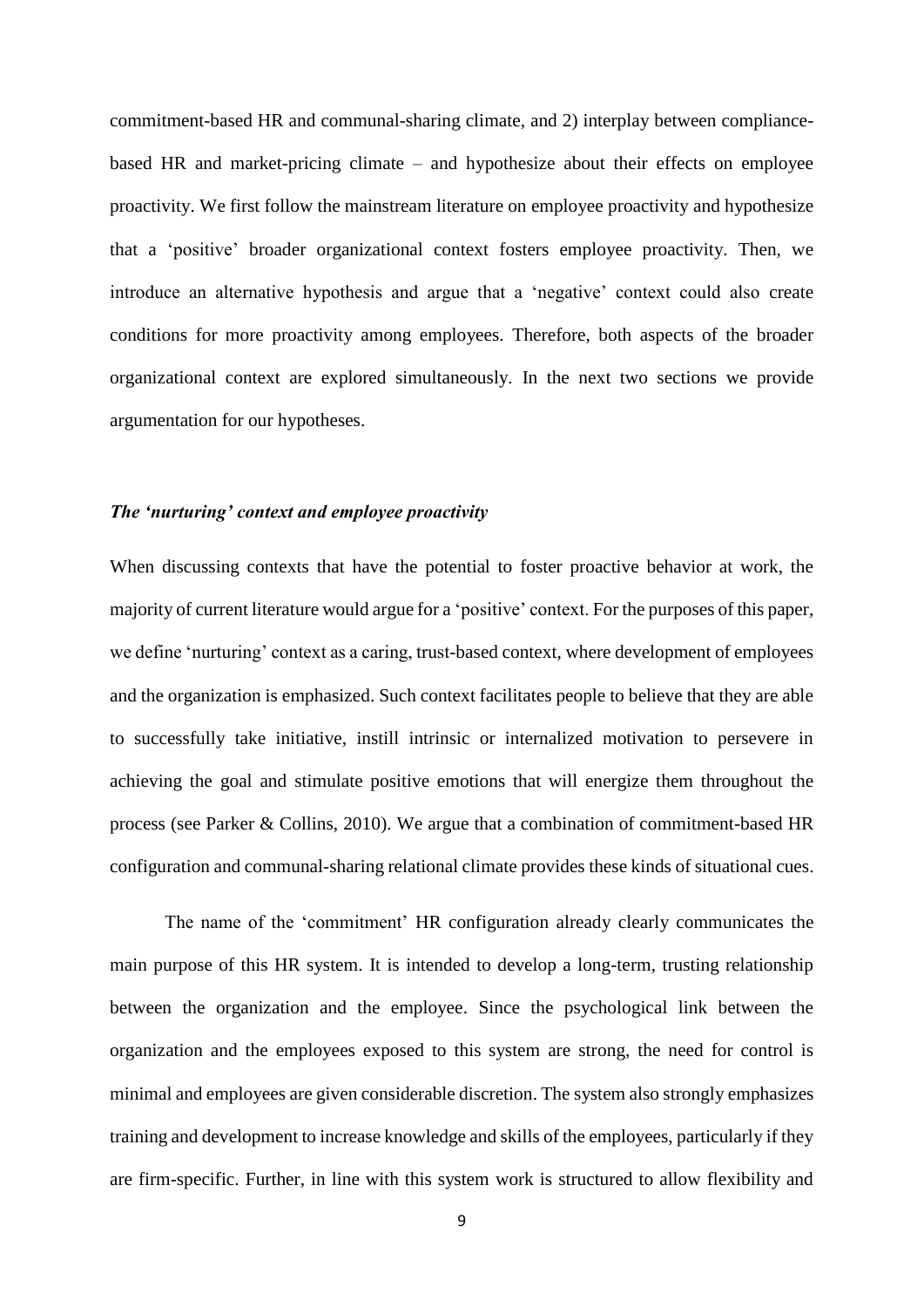change along with enabling employee's participation in decision-making (Lepak & Snell, 2002). Beside a considerable degree of employment security, performance appraisals are also developmental, which creates a sense of safety for the employees. Finally, although the value is places on well-being and intrinsic motivation [\(Boxall & Macky, 2009\)](#page-26-8), financial incentives tend to be competence-based and long term, thus encouraging a long-term perspective (Lepak & Snell, 2002).

The other component of the 'nurturing' context is the communal-sharing climate. In this type of climate, individual employees are treated as equivalent members of the community and relationships between them are based on feelings of interpersonal solidarity, belonging and trust [\(Fiske, 1992;](#page-27-3) [Fiske & Haslam, 2005\)](#page-27-8). Such relationships are in way similar to the ones that occurs among family or clan members [\(Ouchi, 1980\)](#page-30-7). Work in a communal-sharing climate is carried out following the principle that members of the community contribute what that can without tracking inputs [\(Clark, 1984\)](#page-26-9). Employee performance in such situations is enhanced by collective commitment, and as such, the dominant employee relationship is likely to be a longterm one requiring open-ended obligations on the part of both the organization and employees [\(Mossholder et al., 2011\)](#page-30-2). Such environments encourage positive work climate and facilitate perceptions of safety and support among the members.

We posit that when combined, the commitment HR configuration and the communalsharing climate provide a strong impetus for proactive behavior. Companies adopting the developmental *commitment HR configuration* acquire superior human capital and encourage their employees to continuously engage in knowledge-enhancing activities. This results in employees with a strong knowledge base, which according to Fay and Frese [\(2001\)](#page-27-0) is a precondition for proactivity in organizational setting. Further, flexible work designs, discretion and opportunities to participate in decision-making contribute to perceptions of being in control, stimulate intrinsic motivation and build confidence to act. In such environments employees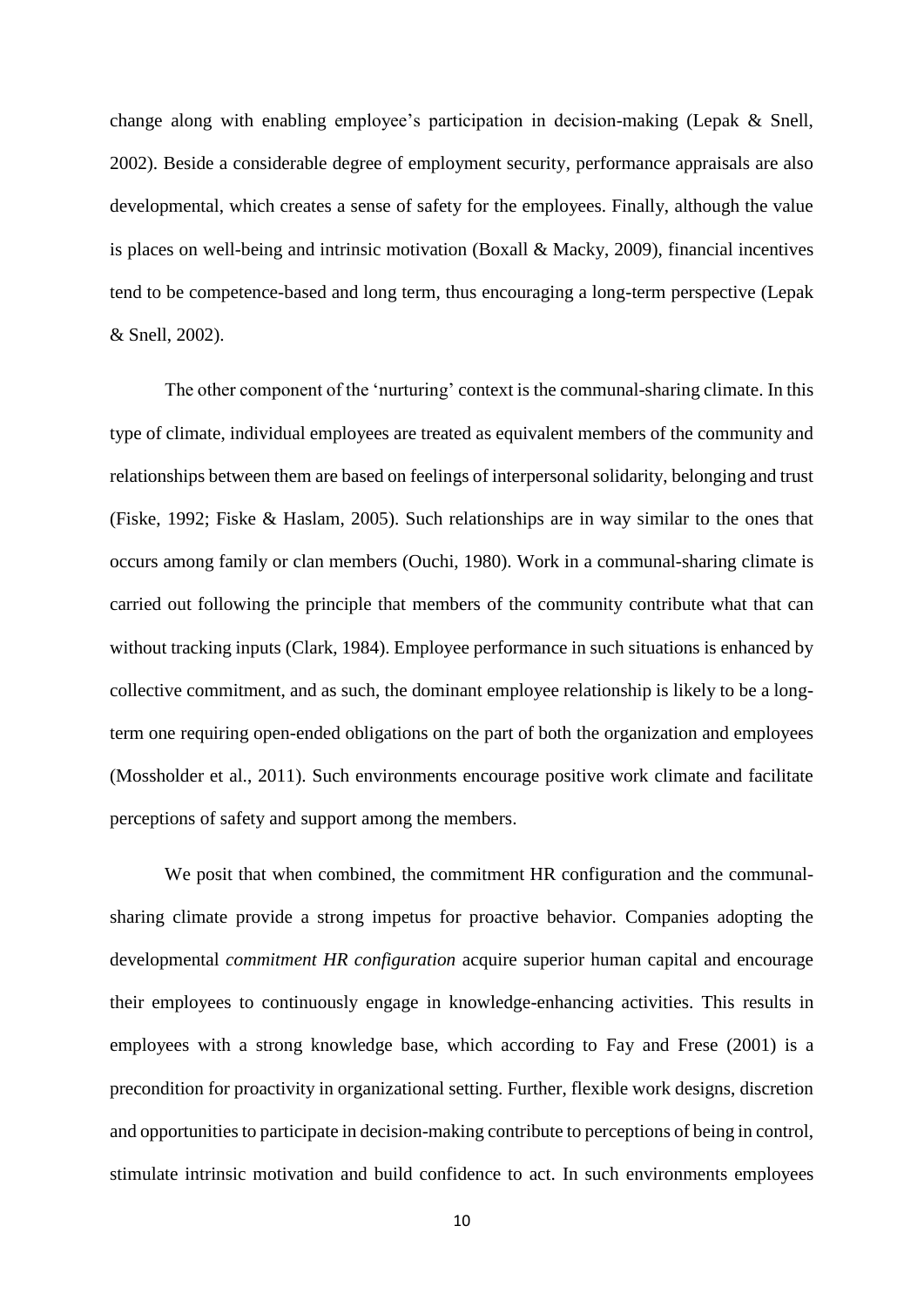gradually assume ownership of their decisions and take action themselves to improve their work situation [\(Bindl & Parker, 2011;](#page-26-4) [Grant & Ashford, 2008\)](#page-28-6). Long-term incentives and employment security also contribute their share by diminishing perceived cost of engaging in 'non-standard' behaviors.

These processes are complemented by effects of *communal-sharing climate*. In particular, this type of climate provides necessary safety in interpersonal relationships, reinforces peer and organizational support to individuals, and facilitates positive atmosphere within the community. Being part of supportive and caring community employees will more likely engage in 'riskier' behaviors [\(Griffin et al., 2007\)](#page-28-0). For example, suggesting new ideas or reporting mistakes from failed personal initiatives is more natural and safer in such settings. Moreover, since personal initiatives usually affect others, trust in supervisor and colleagues [\(McAllister, 1995\)](#page-29-5) along with positive relations between organizational members [\(Lengnick-](#page-29-6)[Hall & Lengnick-Hall, 2003\)](#page-29-6), which are stimulated by communal sharing climate, will also contribute to more proactive behavior.

In organizations that adopt them, commitment HR configuration and communal-sharing climate coevolve and mutually reinforce each other. As discussed above they jointly contribute to enhancing all there motivational processes that lead to proactive behavior of employees. Thereby, their synergistic effects are strongest in equipping employees' with a long-term perspective, ensuring perceptions of safety, stimulating intrinsic motivation and providing opportunities for positive affective states, all of which have been show to lead to proactive behavior. Therefore,

*Hypothesis 1: Interplay in the organizational context exists between commitment HR configuration and communal-sharing climate such that employee proactive behavior is stronger in organizations, where the context is characterized by a*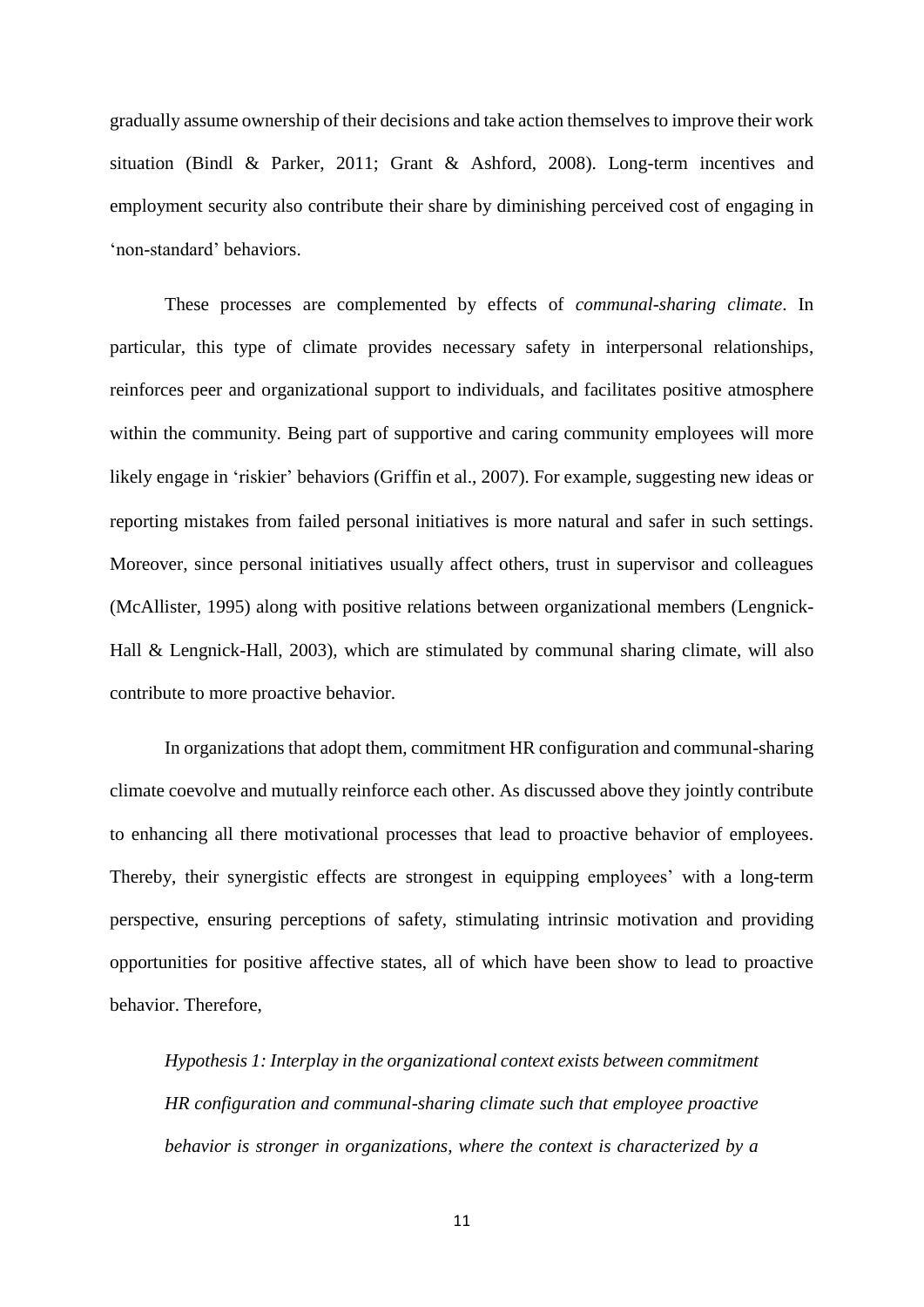*combination of strong commitment HR configuration and strong communalsharing climate.*

#### *The 'laissez-faire' context and employee proactivity*

In our review, we also identified a literature that argues that 'negative' contexts can also contribute to proactive behavior at work [\(Fay & Frese, 2001;](#page-27-0) [Fay & Sonnentag, 2002;](#page-27-9) [Frese &](#page-27-10)  [Fay, 2001\)](#page-27-10). Therefore, we decided to build on the logic implicit in this literature and propose an alternative hypothesis. By 'laissez-faire' context, we refer to an environment, which provides the basic HR practices and minimal rules as far as the employment relationship is concerned, while at the same time encourages strong competition among the organizational members (cf. [Loury, 1979\)](#page-29-7). In effect, this context is very close to what Mishel and Peake [\(1982\)](#page-30-8) would call 'a weak situation' and therefore ideal setting for individual initiative. We contend that a combination of a weak compliance-based HR configuration and a strong market-based relational climate provides a setting that illustrates such a setting.

A compliance-based HR configuration is considered an HR system that is purely transactional, short-term oriented and strives to ensure worker compliance with preset rules, regulations, and/or procedures [\(Lepak & Snell, 2002\)](#page-29-4). The organizations adopting this system believe that employees covered with this system are externally motivated and therefore have to be extensively monitored and controlled [\(Boxall & Macky, 2009\)](#page-26-8). They also do not show any intentions to put efforts in developing a long-term relationship with them since they assume that their human capital is neither highly valuable nor specific. Compliance HR configuration usually features an explicit statement of economic exchange, low discretion at work, limited training concentrated on enforcing rules and complying with work protocols and hourly wage for accomplishment of specific tasks [\(Lepak & Snell, 2002\)](#page-29-4). A *weak* compliance-based HR configuration, as we use it in the paper, can be described as an HR system that features minimal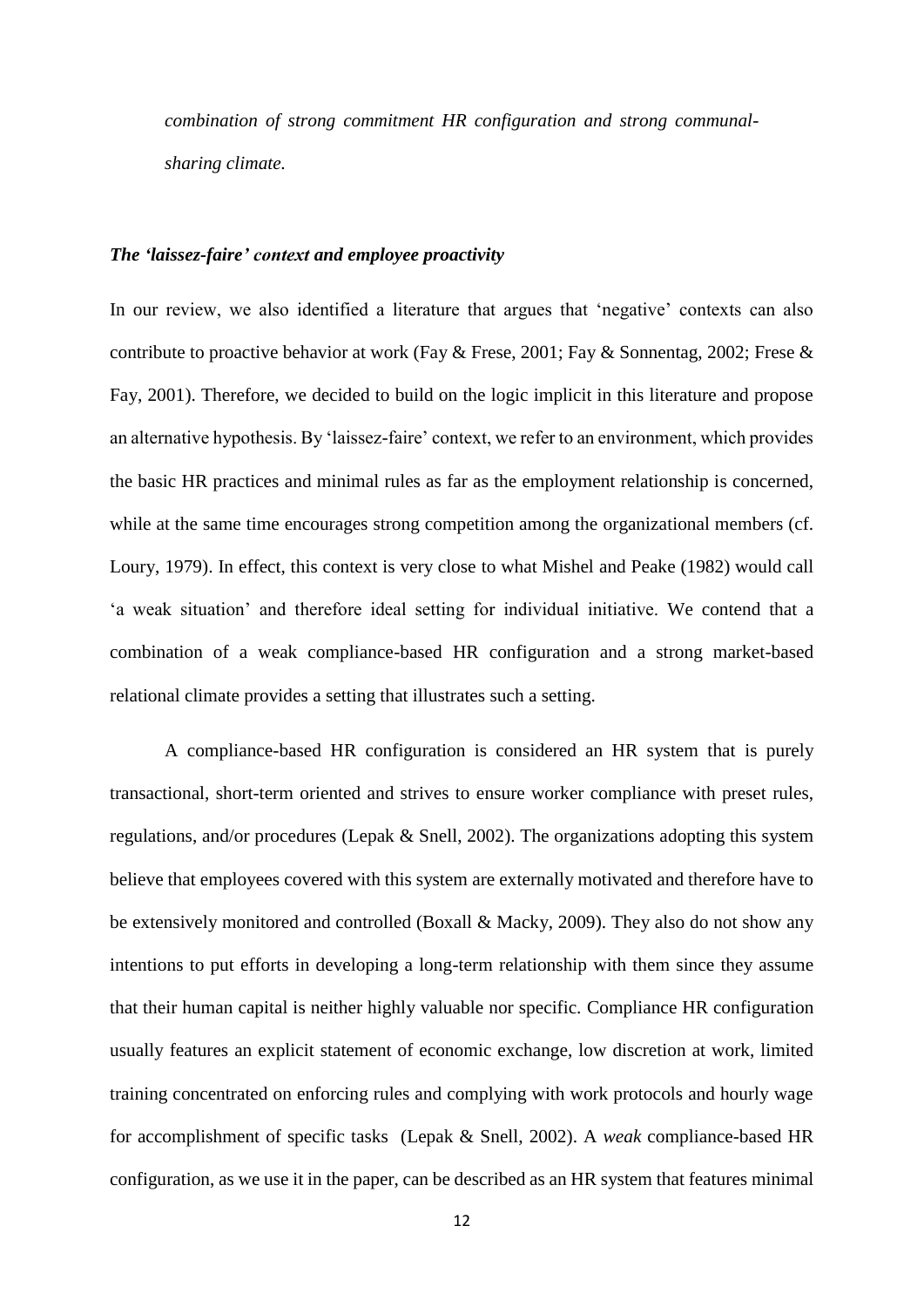practices for managing employees (mostly limited to administrative, legally required HR activities), minimal rules for compliance, but remains highly transactional and short-term oriented.

The second component of the context, market-pricing relational climate is characterized largely by calculative means-ends considerations among employees. Consistent with gametheoretic perspectives and social exchange theory, relationships in such climate are based on desires to optimize personal outcomes (e.g., money) and are based on proportionality measurements. Values (i.e., ratios of exchange representing individuals' choices among possible outcomes) are part of any sense-making because individuals tend to maximize their 'return on investment' [\(Fiske, 1992\)](#page-27-3). Since having an accurate a priori assessments of the costs and rewards is difficult, interpersonal relationships in this type of climate are more calculative, volatile, short-termed and dependent on the outcome of the last exchange or event [\(Mossholder](#page-30-2)  [et al., 2011\)](#page-30-2). Rewards are allocated in proportion to task input, thus people are motivated by achievements [\(Fiske, 1992\)](#page-27-3). People with achievement motivation framework in mind tend to operate in a context where risks, choices, and outcomes are calculable.

We argue that this context, featuring low compliance HR configuration and marketpricing climate, will create a weak situation, in which individualist behaviors, including employee proactivity will be encouraged. The cognitive-motivational process behind proactive behavior stimulated by this context differs from the one in the 'nurturing' context. First, due to the fact that companies adopting low compliance HR configuration provide minimal training and developmental opportunities, individuals must already have the necessary characteristics that enable them to be proactive. This means that the 'laissez-faire' context is to a larger extent determined by attraction-selection-attrition processes [\(cf. Bretz, Ash, & Dreher, 1989\)](#page-26-10). Employees in companies providing this context exhibit more proactive behavior because such environment already attracts individuals with the right competencies, self-efficacy beliefs, and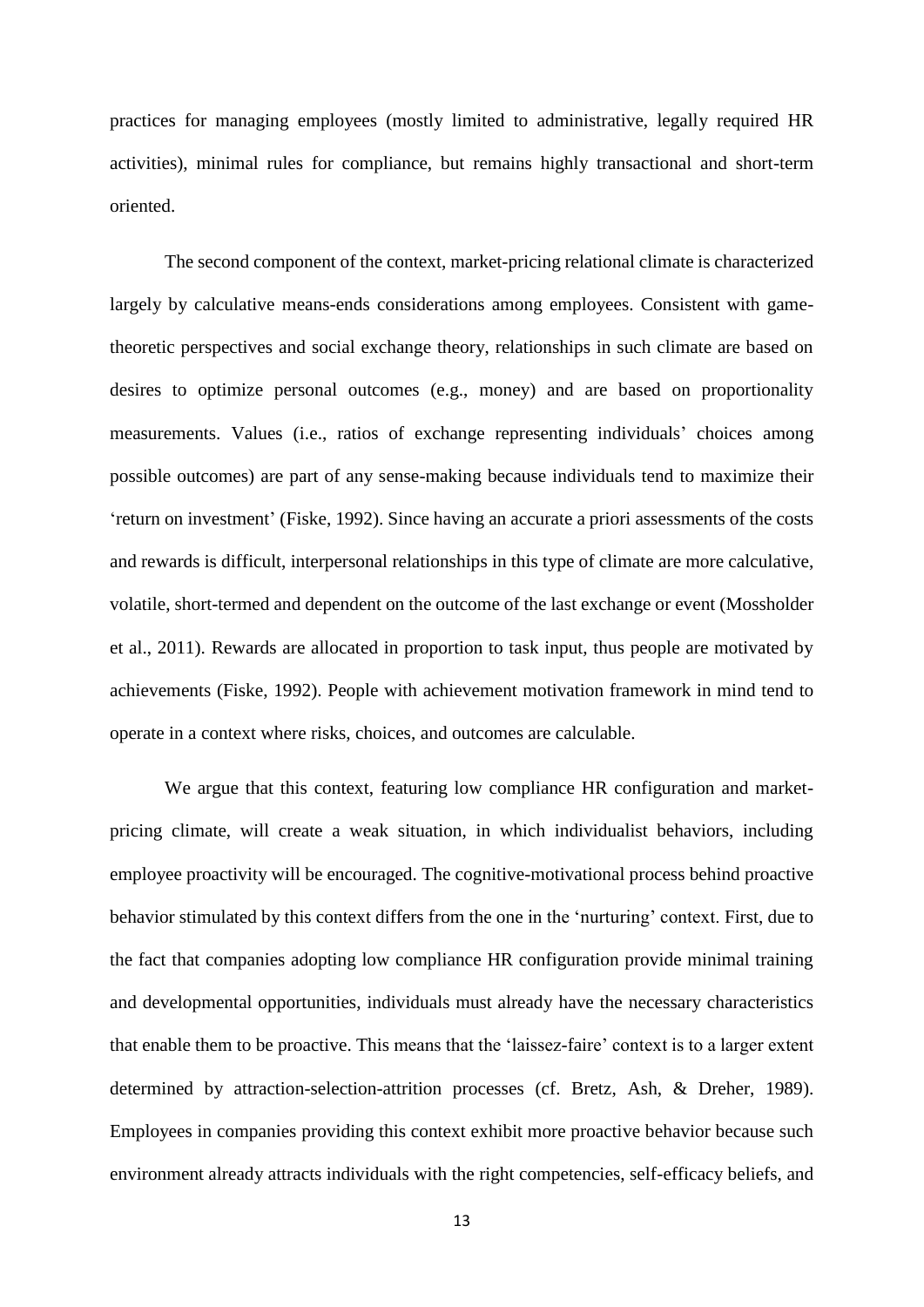motivation. Further, individuals in this kind of context are externally motivated to pursue personal initiatives because they receive a return on their invested activity. Being proactive in calculative settings with minimal rules enhances their personal status, performance, and career prospects [\(e.g. Grant, Parker, & Collins, 2009\)](#page-28-7). Thereby, individuals do not expect any support by other organizational members or organization itself as long as the 'laissez-faire' context allows them to fulfill personal goals. Thus we posit,

*Hypothesis 2: Interplay in the organizational context exists between compliance HR configuration and market-pricing climate such that employee proactive behavior is stronger in organizations, where the context is characterized by a combination of weak compliance HR configuration and strong market pricing climate.* 

#### **Method**

#### *Sample and procedure*

We collected data for this study from a sample of 25 small and medium Slovenian companies with an established HR system in 2012 and 2013. All of the included companies have more than 50 employees, this limit was set in order to for the HR system to be in place and relevant for the research setting of this study. The participating companies are from a wide variety of industries (offering both products and services), such as automotive, metal processing, composite materials manufacturing, insurance, IT, motorway management, consulting, healthcare, pharmaceutical, banking, telecommunication, retail, kitchen appliances, and hotel tourism. We used two online questionnaires, one for the HR managers (assessing HR system configurations in their companies) and the other for the employees (providing data on other variables). We collected a total of 211 employee questionnaires, with an average of 8.44 employees per company. One key informant approach was used in terms of the HR managers that assessed HR systems in their companies. We did, however, survey more than one manager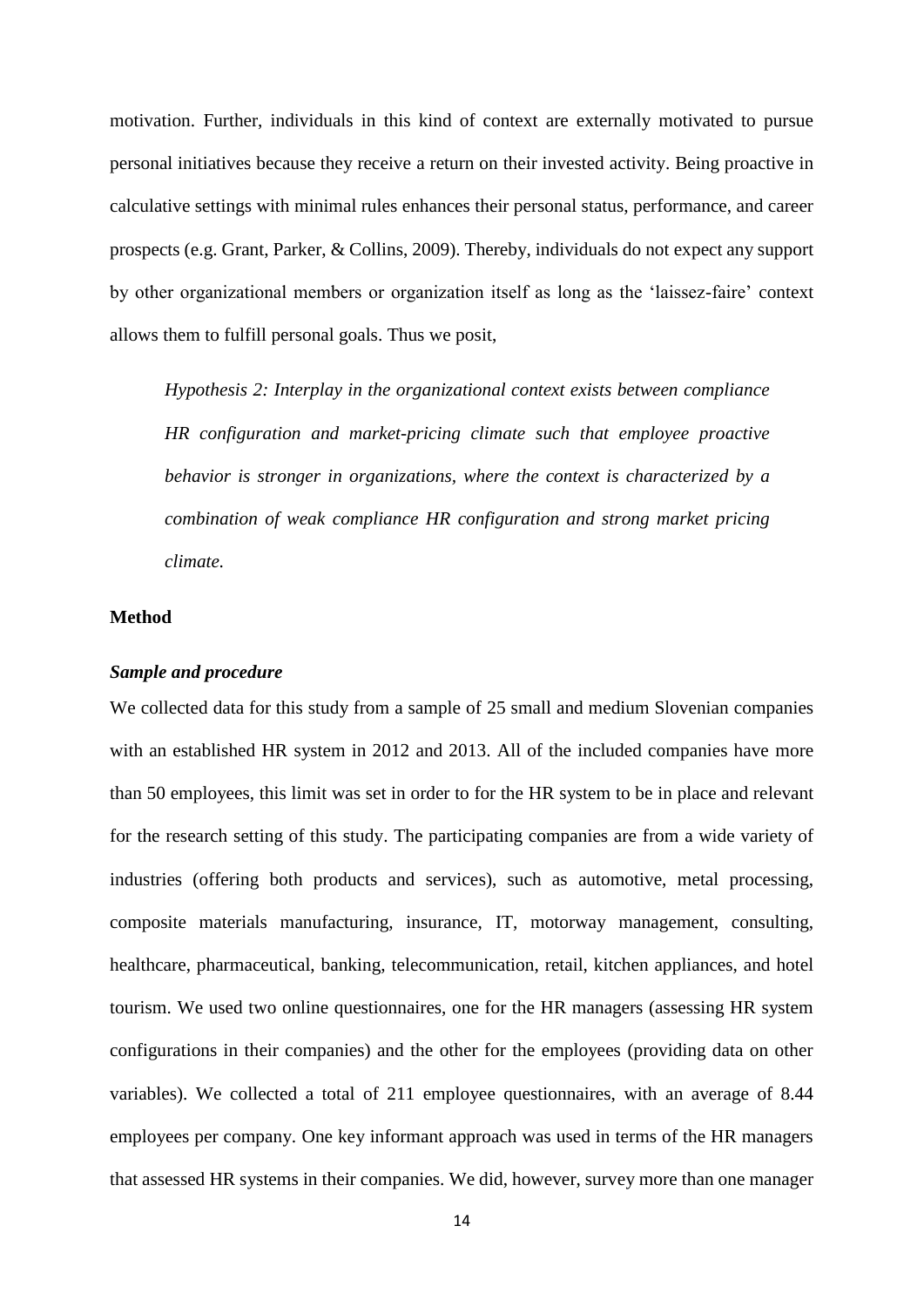in 8% of the sample and found sufficient inter-rater agreement among them (ranging from .82 to .96).

#### *Measures*

Variables we measured at company and individual levels. We measured all four relational climates and four HR systems, however due to the conceptual model, only two for each were included in the analyses. Commitment and compliance HR systems were reported at company level by HR managers. Communal-sharing and market-pricing climates were reported at individual level and aggregated to company level. Other variables were reported at individual level. All scales used a 7-point Likert scale except where noted differently.

**Commitment, and compliance HR systems** (reported by the HR managers) were measured using a scale developed by Lepak & Snell [\(2002\)](#page-29-4)*.* Sample items for commitment HR system: "These employees perform jobs that empower them to make decisions" -  $\alpha$  = .92. Sample items for compliance HR system: "These employees perform jobs that focus on compliance with rules, regulations, and procedures" -  $\alpha$  = .66.

**Communal-sharing and market-pricing** relational climates were measured with eightitem scales by Haslam & Fiske [\(1999\)](#page-28-8), adapted to suit the working environment (i.e., the company as a whole). Sample items for communal-sharing climate ( $\alpha = .89$ ): "You are a unityou belong together" and "You tend to develop very similar attitudes and values with your coworkers." Sample items for market-pricing climate ( $\alpha = .67$ ): "What you get from your coworkers is directly proportional to how much you give them." and "Your interactions with your coworkers are strictly rational: you each calculate what your payoffs are, and act accordingly."

**Proactive behavior** was measured with a 10-item scale adapted from Seibert, Kraimer & Crant [\(2001\)](#page-31-1) and measuring proactive personality ( $\alpha = .82$ ). The proactive personality scale has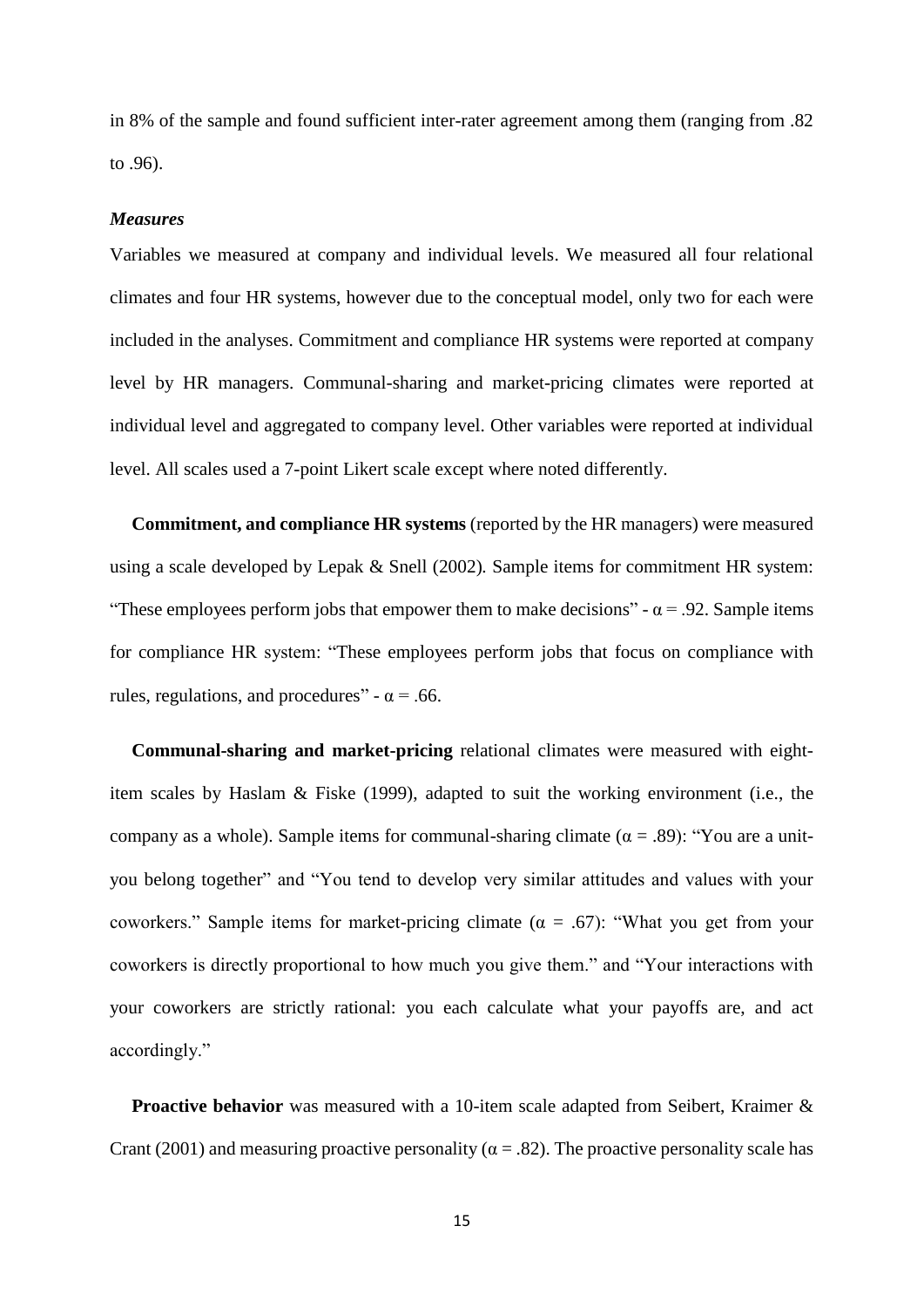been already successfully used in previous research to tackle proactive behaviors of individuals [\(Porath & Bateman, 2006\)](#page-30-9) as it reflects a "behavior as a personal disposition - that is, a relatively stable behavioral tendency" [\(Bateman & Crant, 1993, p. 104\)](#page-26-1). Sample items include "If I see something I don't like, I fix it." and "If I believe in an idea, no obstacle will prevent me from making it happen."

We controlled for **age** and **gender** as studies have found that differences in gender and age might reflect in different engaging in proactive job search, networking behaviors and different perceptions of relational climates (cf. [Bindl & Parker, 2011;](#page-26-4) [Fiske, 1992;](#page-27-3) [van Veldhoven &](#page-31-5)  [Dorenbosch, 2008\)](#page-31-5).In addition we control also for **employee education**, and **expertise** (for which a proxy for work experience was used). In their research on voicing behavior in groups, LePine and Van Dyne [\(1998\)](#page-29-8) found that individuals with higher education background are also more likely to speak out with suggestions for improvements. Likewise, job-specific expertise has been found to be positively related to proactivity at work [\(Dutton et al., 2001\)](#page-27-5). We also controlled for **tenure** (how long an employee has been working for the company in years) and whether or not employees reported to have any **managerial duties** (dummy coded, yes or no). All control variables were self-reported.

In order to avoid problems with common method bias, data were collected by two separate questionnaires: one for the employees and the other for HR managers, who assessed HR systems in their companies. Following such an approach, Podsakoff, MacKenzie, Lee and Podsakoff [\(2003\)](#page-30-10) state that additional statistical remedies are unnecessary. Nevertheless, as data regarding moderator and outcome variables (relational climates and proactive behavior) were only employee-based, we used the following approaches. After the data collection, we conducted Harman's one-factor test to address the common method variance issue. If common method variance was a serious problem in the study, we would expect a single factor to emerge from a factor analysis or one general factor to account for most of the covariance in the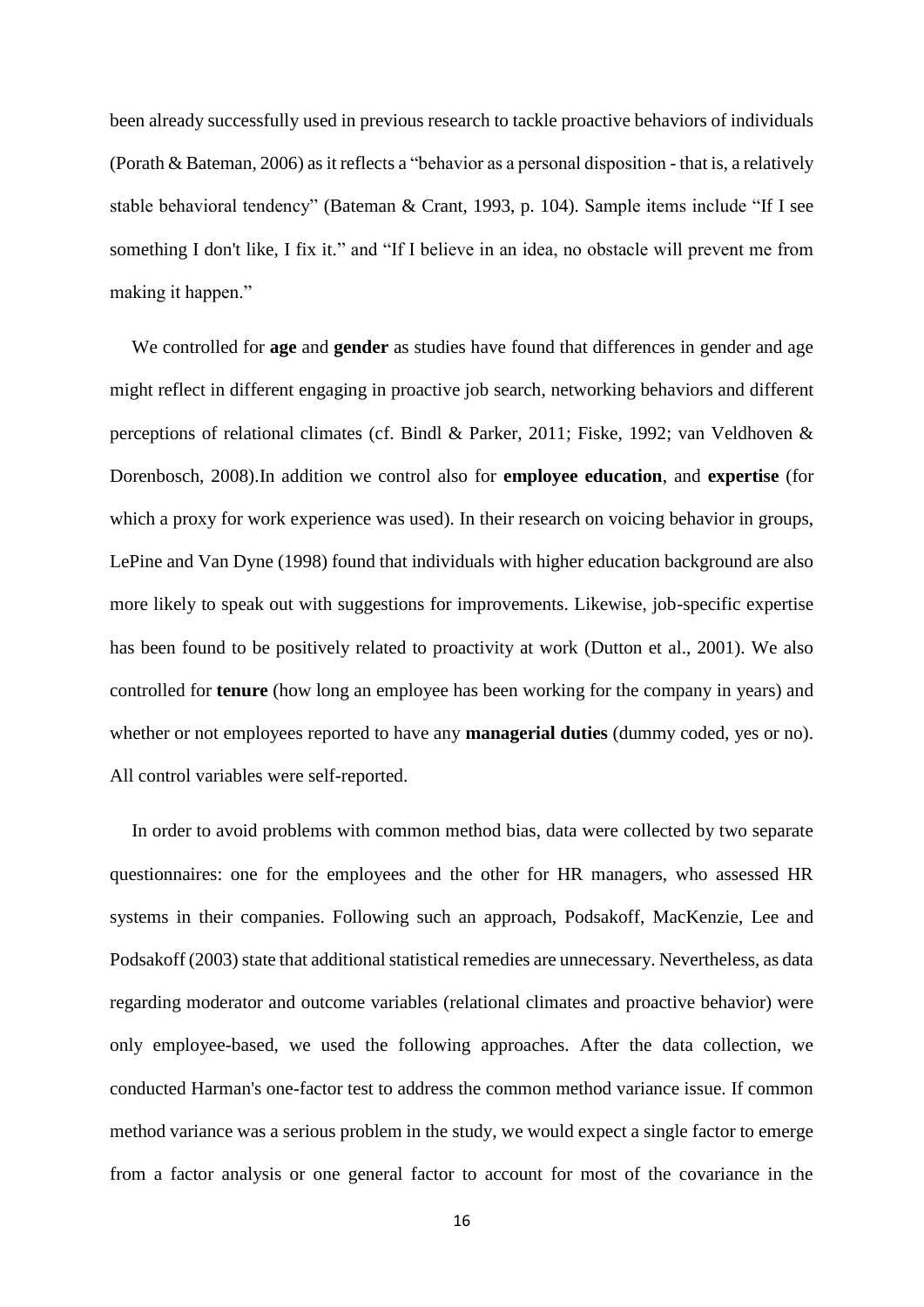independent and dependent variables [\(Podsakoff et al., 2003\)](#page-30-10). The results of the factor analysis demonstrated that no general factor was apparent in the unrotated factor structure, with the first factor accounting for only 30% of the variance.

The items used in our study are part of a large-scale questionnaire; the respondents would therefore probably not have been able to guess the purpose of the study and manipulate their answers to be consistent. In addition, we reverse-coded some items in the questionnaire, which diminishes the risk of biases. Furthermore, Evans [\(1985\)](#page-27-11) has shown that interaction effects are robust against common method bias. We also conducted an analysis involving marker variables (job satisfaction and work engagement), and while these had some explanatory power, they did not remove the significance of our key variables. We are aware that these tests do not eliminate the threat of common method bias entirely; they do, however, suggest that our results are not driven predominantly by common method variance. Moreover, our results are based on complex estimations that involve multiple independent variables and interaction effects, making it highly unlikely that the results of such models emerge as a result of common method bias [\(Evans, 1985;](#page-27-11) [Siemsen, Roth, & Oliveira, 2010\)](#page-31-7).

#### **Results**

#### *Descriptive statistics, validity, and reliability*

Table 1 provides descriptive statistics of all variables analyzed in this study, in addition to their correlations and reliability indexes.

#### Insert Table 1 about here

----

----

#### *Multilevel analysis results*

The dataset consisted of two hierarchically nested levels: 211 employees (level-1) nested within 25 groups (level-2). We used hierarchical linear modeling (random coefficient modeling) to test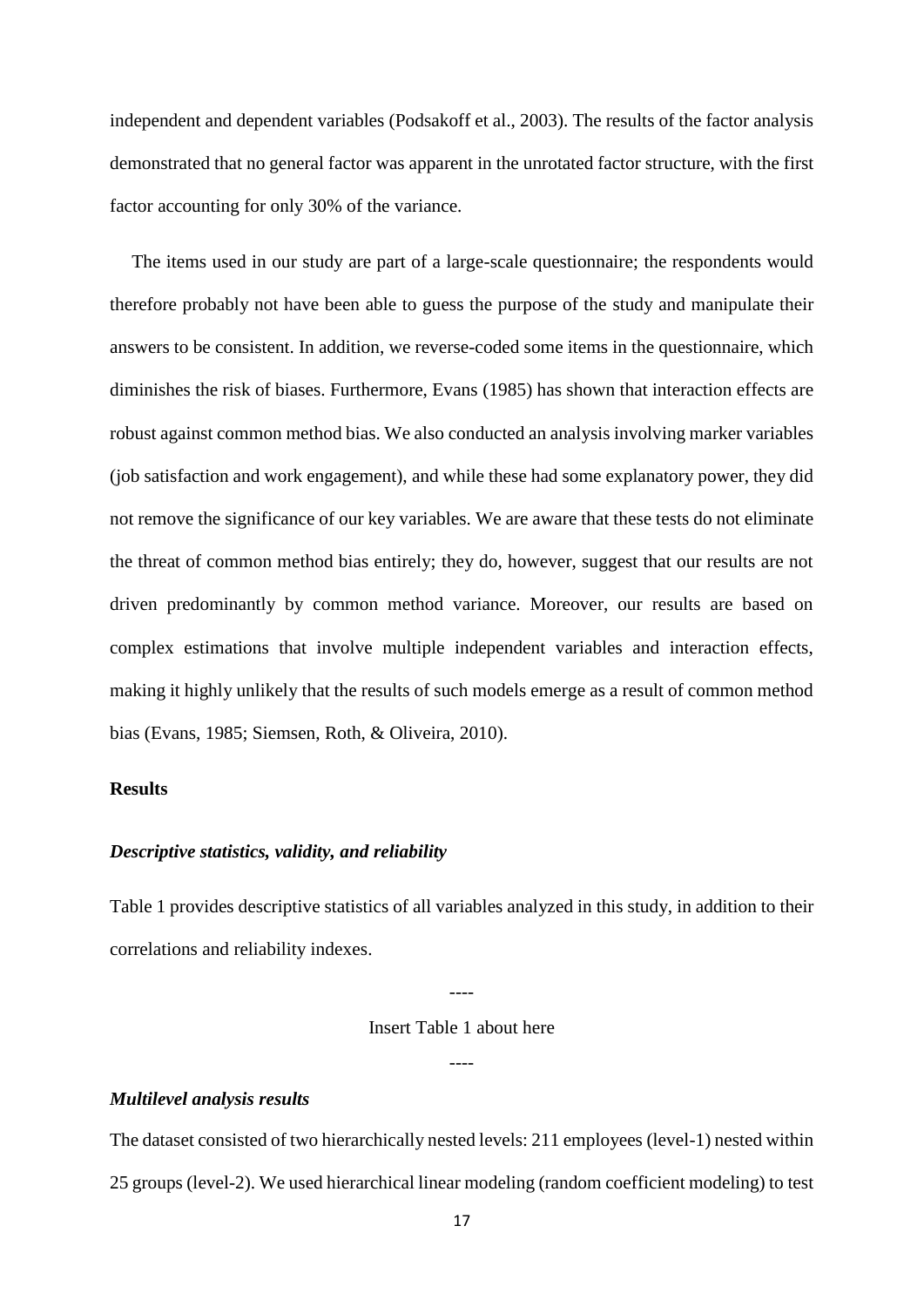the following aspects of our multilevel model: 1) the existence of a multilevel structure (calculating intraclass correlations and within-group agreement), 2) the cross-level effects of selected HR configurations and relational climates on proactive behavior at the individual level, and 3) the interplay between two pairs of respective relational climates and HR configurations at the company level on proactive behavior at the individual level.

To validate the aggregation of individual-level measures of communal-sharing and marketpricing climate on company level we calculated the intraclass correlations (ICCs) and the multiitem within-group agreement  $(r_{wg(I)})$ . For communal-sharing climate (a slightly skewed shape), the average  $r_{wg(8)}$  was .84, ranging from .49 to .98, whereas ICC(1) was .27 and ICC(2) was .76  $(F = 4.10, p = .000)$ . For market-pricing climate (also a slightly skewed shape), the average  $r_{wg(8)}$  was .72, ranging from .25 to .97 with ICC(1) at .26 and ICC(2) at .75 (F = 4.01, *p* = .000). As indicated by James [\(1982\)](#page-28-9), ICC(1) generally ranges from zero to .50 with a median of .12. The values obtained in our study are above this median and indicate that significant betweengroup variances exist in terms of perceived motivational climate. There are, however, no definite guidelines for determining acceptable values. Even if there is no such thing as a critical cutoff for  $r_{wg(J)}$  estimates, the traditional heuristic cutoff recommended for aggregation is .70 [\(James, Demaree, & Wolf, 1984;](#page-28-10) [Lance, Butts, & Michels, 2006\)](#page-29-9). Given our particular research question and the fact that we were aggregating measures regarding the relational climate in a company as perceived by the employees using a referent-shift aggregation model, we proceeded to create aggregate measures of communal-sharing and market-pricing climate. Because perceived company climate reflects employees' shared perceptions, an aggregated measure for climate may be the best way to examine its relationship with proactive behavior.

To test our hypotheses, we developed a set of multilevel models based on theoretical predictions by using the incremental improvement procedure demonstrated by Hox [\(2010\)](#page-28-11). The fixed effects with robust standard errors for all models are presented in Table 2. We started with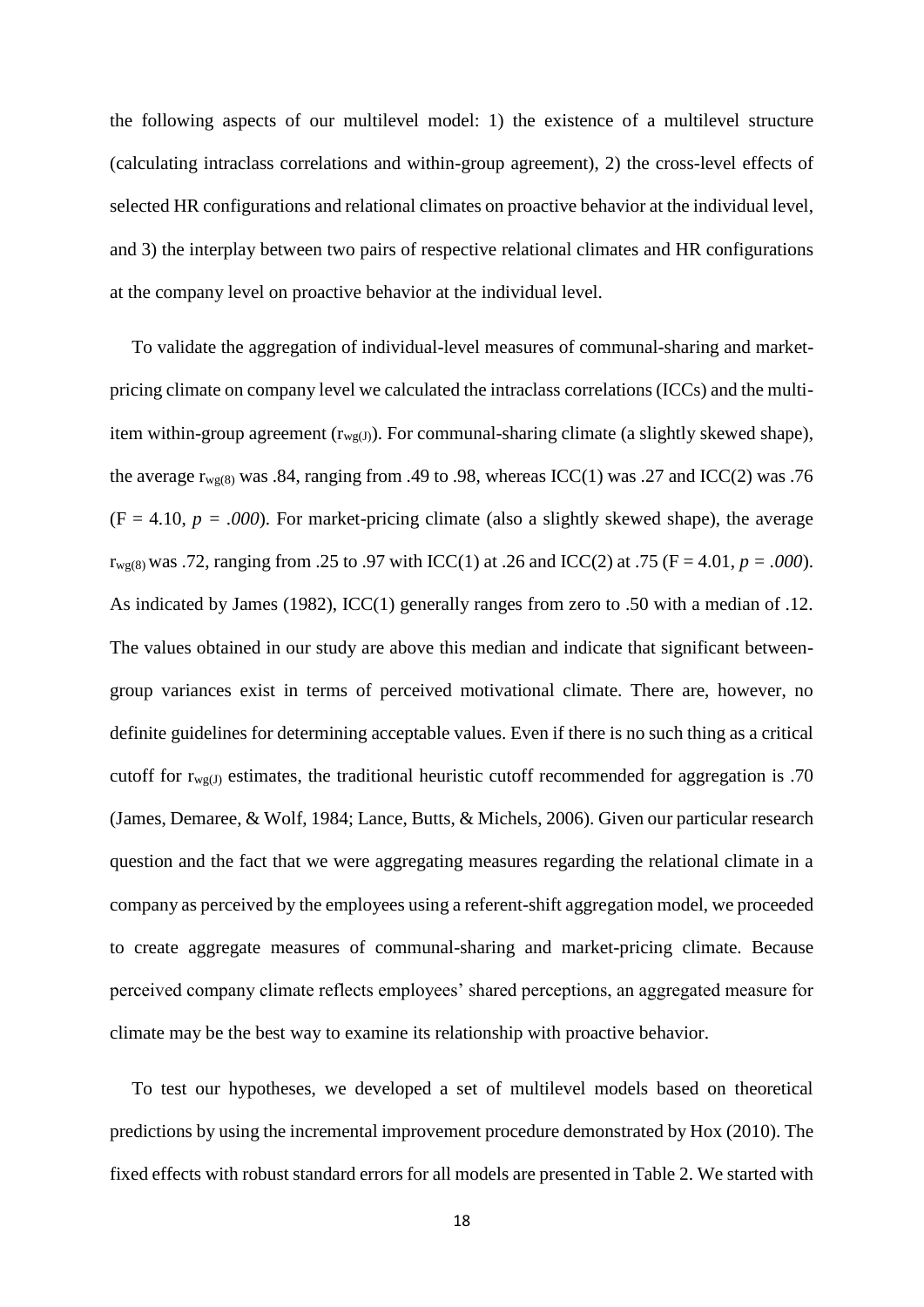the intercept-only model with employee proactive behavior as the dependent variable (see Model 1). Then, we added the level-1 control variables (see Model 1a); only the variable managerial duties was significantly related to proactive behavior.

To examine the cross-level effects of HR system configurations and generic relational climates we then entered (HR commitment and HR compliance configurations and communalsharing and market-pricing climates as level-2 predictors of proactive behavior. The results indicate that none of the HR system configurations nor any of the generic relational climates displays significant cross-level direct effect on employee proactive behavior (see Table 2, Model 2).

Next, we tested the interaction effects among the HR system configurations and relational climates, respectively. Both interplay hypotheses were supported. Communal-sharing climate demonstrated a significant interaction with commitment HR system (see Table 2, Model 3: interaction term = -.30,  $SE = .06$ ,  $p < .01$ ) in predicting employee proactive behavior. As predicted, market-pricing climate also demonstrated a significant interaction with compliance HR system (see Table 2, Model 3: interaction term = -.46,  $SE = .08$ ,  $p < .01$ ) in predicting employee proactive behavior.

These effects are shown in Figures 2 and 3, respectively. Interaction effects in Figure 2 first indicate that in companies where the employees are exposed to higher levels of communalsharing climate, the slope demonstrating the relationship between commitment HR configuration and employee proactive behavior is negative. Simple slope analysis indicated that this line is significantly different from zero  $(p < .01)$ . The intercept of the lines in Figure 2 is at the value of commitment HR configuration of 4.86, indicating that for around 16% of the firms with the lowest commitment HR configuration, having a higher level of communal-sharing climate is better than low communal-sharing climate. For firms with a higher commitment HR configuration (than the value of 4.86), it is better to have lower levels of communal-sharing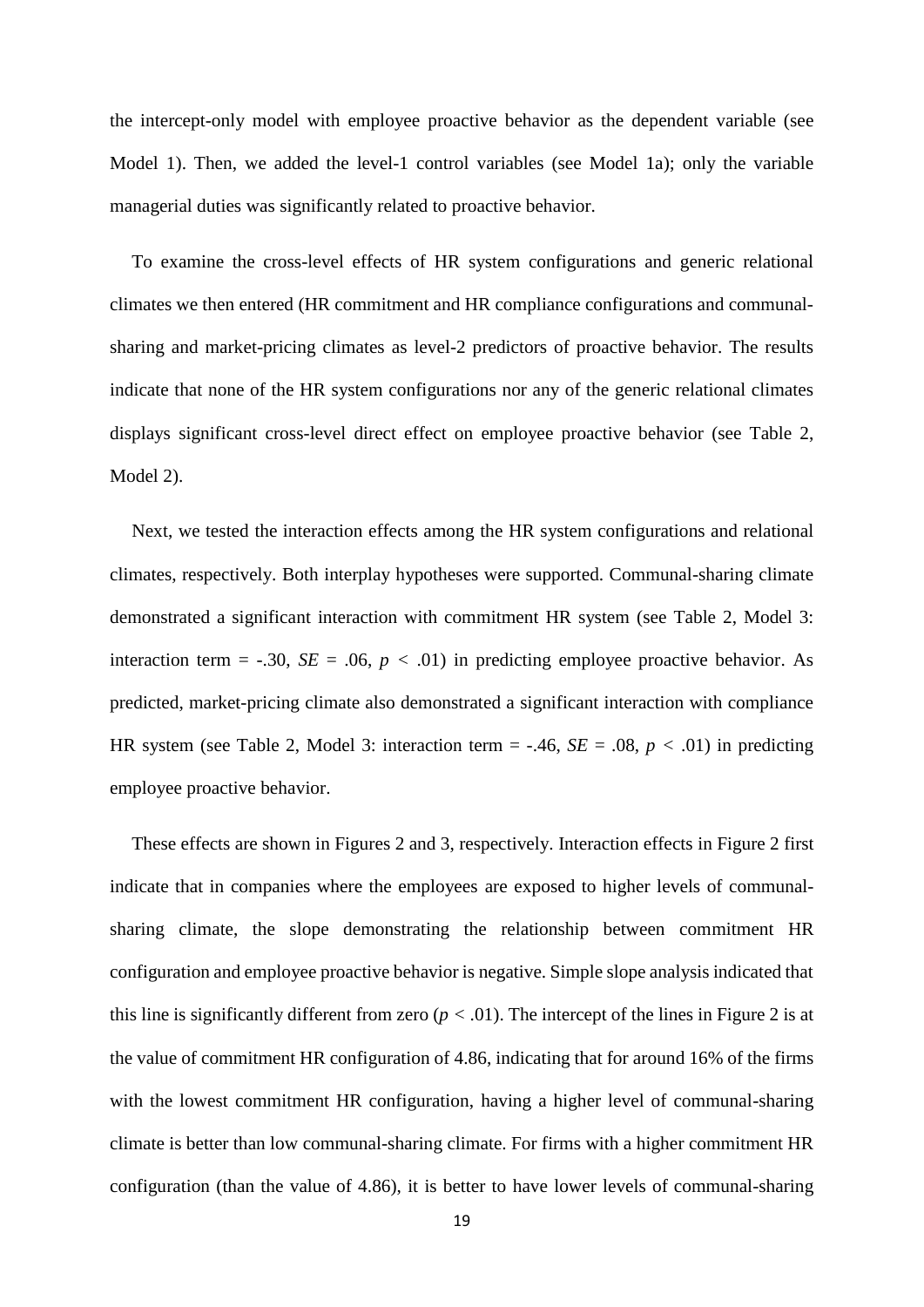climate to accompany high levels of commitment HR. Apparently, high levels of communalsharing climate along with high levels of commitment HR configuration in a company result in low levels of proactive behavior by the employees.

Interaction effects portrayed in Figure 3 indicate that in companies, where the employees are exposed to higher levels of market-pricing climate, the slope demonstrating the relationship between compliance HR configuration and employee proactive behavior is negative. Simple slope analysis indicated that this line is significantly different from zero  $(p < .01)$ . High levels of either market-pricing climate or high levels of compliance HR system in a company is good for stimulating employee proactive behavior, whereas when they are both present at high levels simultaneously, this results in lower levels of proactive behavior by the employees.

In auxiliary analyses we also tested for non-hypothesized interplays between all other interactions of HR configurations and relational climates (e.g., collaborative-based HR configuration and market- pricing climate etc.). None of other non-hypothesized pairs of interactions were significantly related to employee proactive behavior, indicating that only interactions that include respective HR configurations and climates significantly predict employee proactivity.

Insert Table 2 about here

----

Insert Figure 2 about here

----

----

Insert Figure 3 about here

----

**Discussion**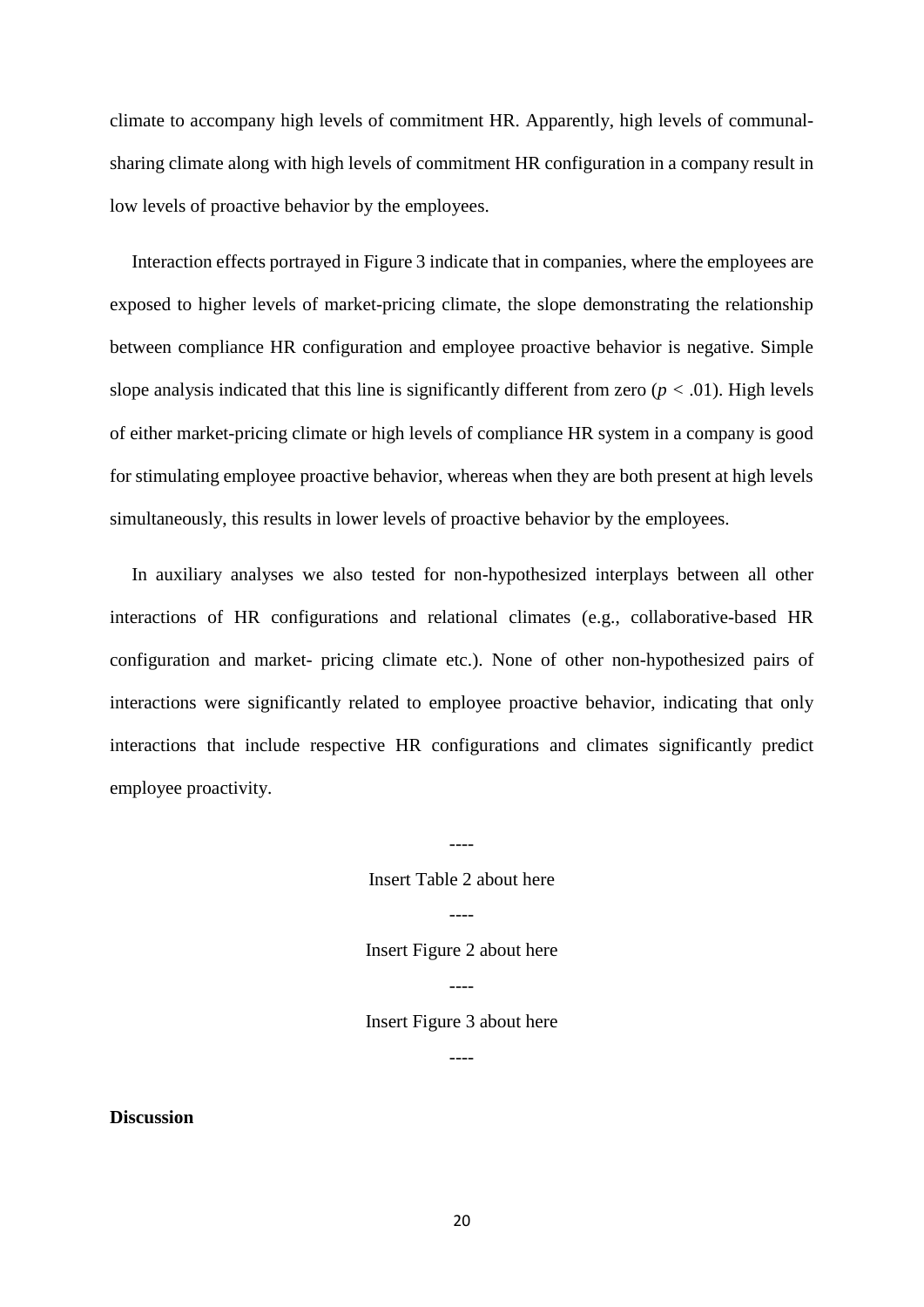In this paper we emphasize the role of organizational context in fostering important employee behaviors and study how interplays between relevant HR system configurations and relational climates affect employee proactive behavior. The results generally show that the *laissez-faire context* is better suited for fostering employee proactive behavior than the *nurturing organizational context*. However, our results at the same time indicate that an alternative combination of the commitment HR configuration and communal sharing climate could also be used to encourage employee proactivity. Below we explain the nuances of how both of these mechanisms work.

Consistently with our expectations the *laissez-faire context* (weak compliance HR configuration and strong market-pricing climate) had a positive effect on proactive behavior of employees. It seems that the 'negative', weak situation context is ideally suited for fostering employee proactivity. The questions remains, though, what kind of proactivity is encouraged within this context – pro-organizational, pro-social or more pro-self oriented [\(cf. Belschak et](#page-26-5)  [al., 2010\)](#page-26-5) – and what is its impact on an organizational bottom line. In line with the cues present in the laissez-faire context we speculate that the pro-self oriented behaviors (i.e., aiming for career advancement, financial gains and status) prevail in this setting. For example, they might be using strategies to minimize new tasks to boost performance.

Although not hypothesized, we find an interesting direct effect, which deserves some discussion. Namely, our results show that HR compliance climate relates positively to proactive behavior. In a follow-up structured discussion with representatives of the participating organizations, there was considerable consensus for the following explanation. Compliance HR configuration is perceived as very restraining by the employees, who are exposed to it, so that the large gap between the desired and actual work and employment arrangement provides a strong motivation to purse behaviors that will change the current situation (i.e., they become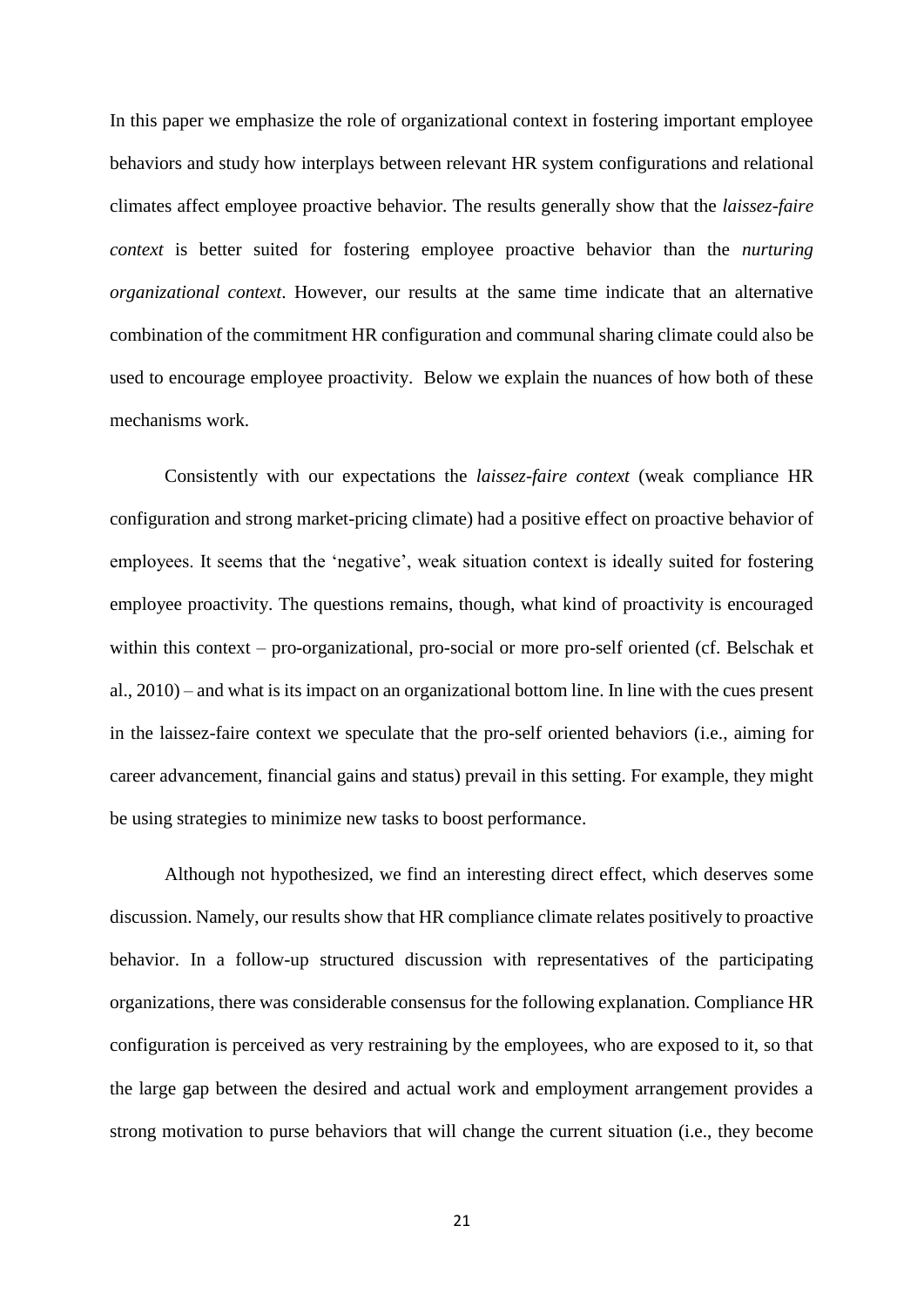very proactive in resourceful in how to trick the system). It goes without saying that this is not the kind of proactivity that companies would like to encourage.

By contrast, the *nurturing context* has not had worked exactly according to our expectations. Results show that organizations can not encourage individual proactivity by pursuing *strong* commitment HR configuration while at the same time encouraging *strong* communal-sharing relational climate, mostly because strong communal-sharing climate does not seem to play its role. The problematic negative effect of strong communal-sharing climate can be explained by the fact that in communal sharing climate individual distinctiveness is ignored and the personal welfare of others is considered significant and above self-concerns [\(Fiske, 1992;](#page-27-3) [Fiske & Haslam, 2005\)](#page-27-8). At the same time communal-sharing climate might facilitate uniformity of expression, which puts individuals in a position where they want to be like others, conform, and as a results they do not want to stand out from the community by different opinions and behaviors [\(LePine & Van Dyne, 1998\)](#page-29-8). This in the could be problematic for fostering proactive behavior, because when taking initiative, the individual has to stand out of the group, break-up from conformity, but such behavior could in turn initiate a chain reaction and result in social exclusion of the individual. In the long-run individuals this type of relational climate might therefore restrain individuals from exhibiting behaviors that challenge the status quo. Therefore, it seem that although the communal-sharing climate creates a highly supporting, forgiving and safe context, the need for conformity and equality, which is also emphasized, might be taking too high a toll on employee proactive behaviors.

Therefore, it is understandable that our results also imply that for most of the organizations<sup>i</sup> an alternative combination – strong HR commitment configuration with and weak communal-sharing relational climate – could be used for fostering proactive employee behavior. Consistently with the discussion above, when some safety and interpersonal support are compensated for stronger potential for individual expression, more proactive behaviors will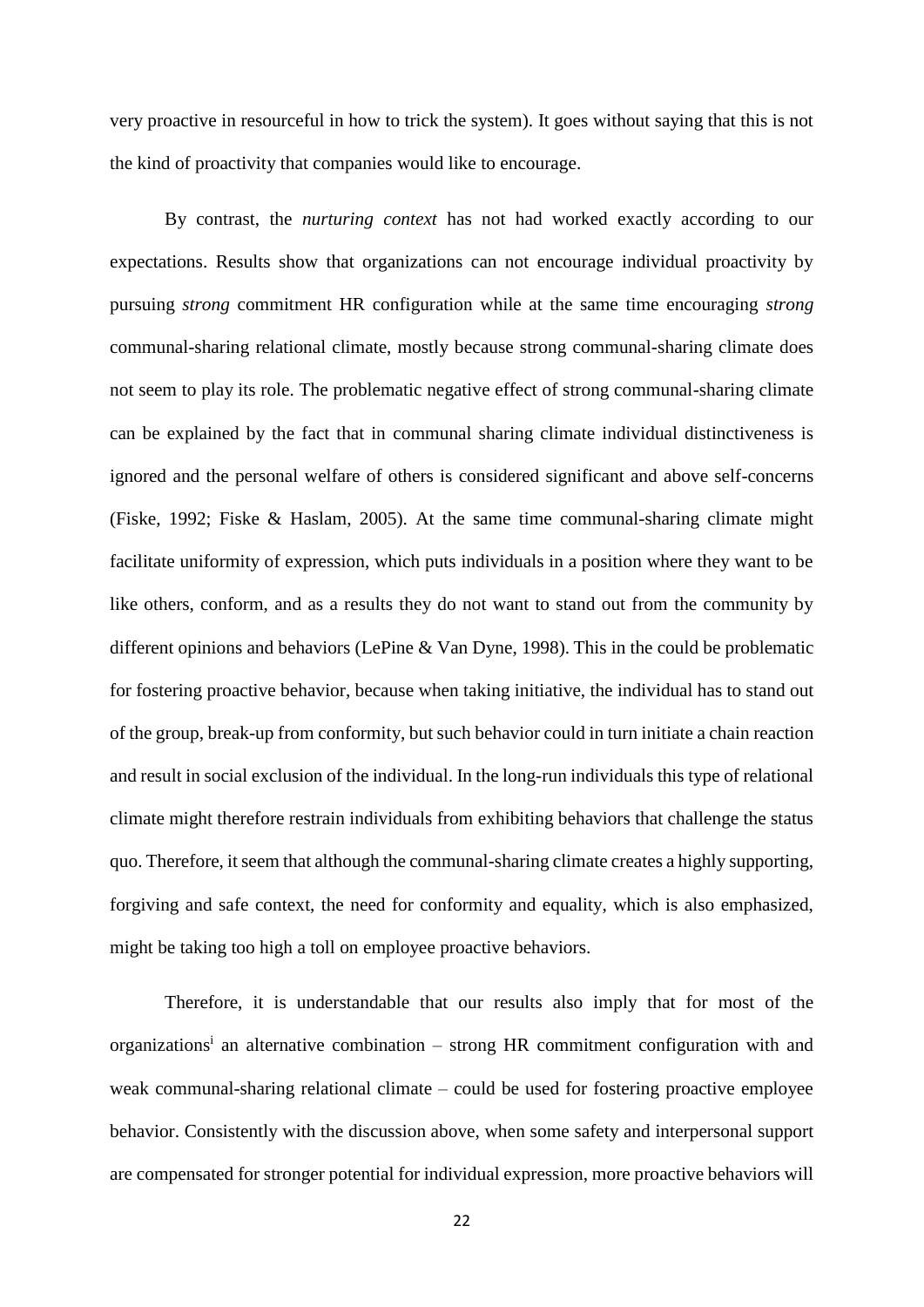be in place. Thus, low communal sharing climate boosts the effect of the commitment HR configuration on proactivity as employees in such type of relational climate are more willing to stand out of the group and show and allow non-conforming behaviors such as proactivity [\(Fiske,](#page-27-3)  [1992\)](#page-27-3).

#### *Theoretical implications*

This paper makes a contribution to the strengthening multilevel paradigm in the HRM research. In particular, we show that interplays between specific HRM systems and other contextual elements, in our case relational climates, at the organizational level create conditions that facilitate/constrain important behaviors at the level of individual employees. By examining HR systems and climates in an interplay, we approach organizational context in a more holistic way, which is closer to reality, and allows us to reach more valid conclusions.

In addition, our study is among rare attempts that consider intended (i.e., HR configurations) and emergent (i.e., organizational climate) elements of the context together. The results suggest (see main effects in Table 3) that emergent elements might play even a bigger role that intended ones, but also that mechanisms of interplay between higher-level constructs are more complex than expected [\(cf. Mossholder et al., 2011\)](#page-30-2) and contingent on the outcome (i.e., individual behavior or attitude) in question. In other words, this study puts forward that there are no universal respective combinations of HR configurations and organizational climate dimensions that would exhibit the same mechanisms and effects across most behaviors individuals can engage in in organizations (e.g., positive/negative synergies). It is more likely that the effects, mechanisms, and even respective combinations of matching organizational context elements will be outcome-dependent.

Finally, this research examines a behavioral outcome that is important for organizations and individuals, but rarely addressed by the HRM researchers [\(see Tummers, Kruyen,](#page-31-8)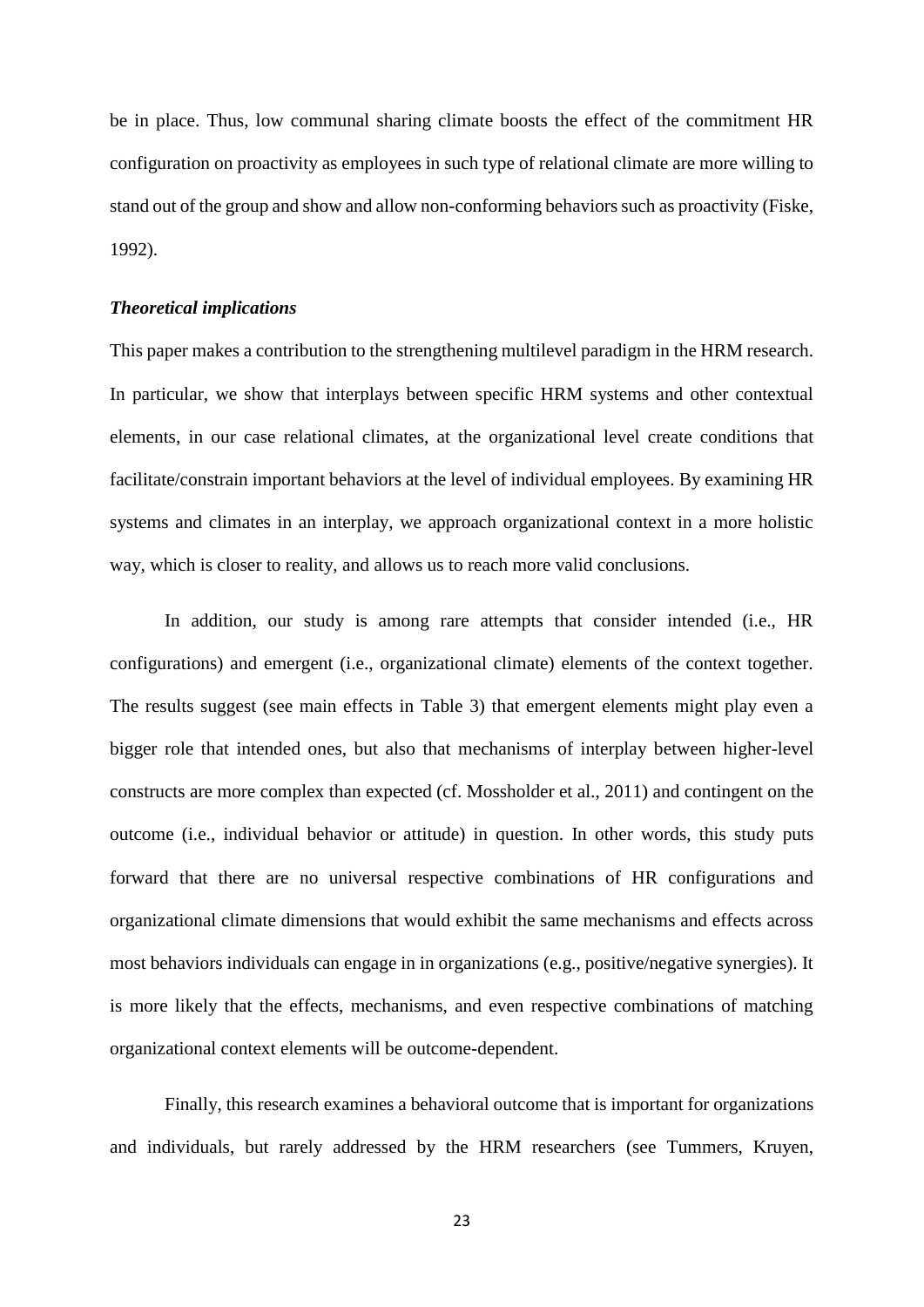[Vijverberg, & Voesenek, 2013 for an exception\)](#page-31-8). At the same time, there is also lack of literature about the effects of contexts in general on proactive behavior [\(see Belschak et al.,](#page-26-5)  [2010\)](#page-26-5), so this study simultaneously addresses two gaps found in the literature. Moreover, we show that the broader context has a role in fostering employee proactivity and that not only 'positive', but also 'negative' context might foster proactive behavior. The question that remains is what foci proactive behaviors that are fostered by these different contexts have and how they affect the bottom line.

#### *Practical implications*

From a practitioner point of view it is very important to understand the organizational context, in which employees operate. Emergent elements of the organizational context are particularly difficult to grasp and might need systematic observation and analysis to be fully understood. Once we understand our organizational climate we can craft HR systems accordingly to achieve intended goals (e.g., in the employee proactivity area).

This research shows that different context (e.g., laissez-faire or context featuring commitment HR configuration and weak communal-sharing climate) can be used to foster proactive behaviors. However, this research does not give a precise answer, what kind of proactive behaviors this context will facilitate. We speculate that the laissez-faire context will stimulate more proactivity, yet will also be less predictable. The interplay of commitment HR configuration and weak communal-sharing climate, on the other hand, will likely result in more pro-organizationally oriented proactivity, so it is a safer bet for organizations.

Practitioners should be aware that interplays of contextual elements do not affect only a single behavior (e.g., proactive behavior), but a number of important employee behaviors and attitudes that all might affect a company's bottom line. The contexts examined here could, beside fostering proactively, have other (positive or negative) effects on other relevant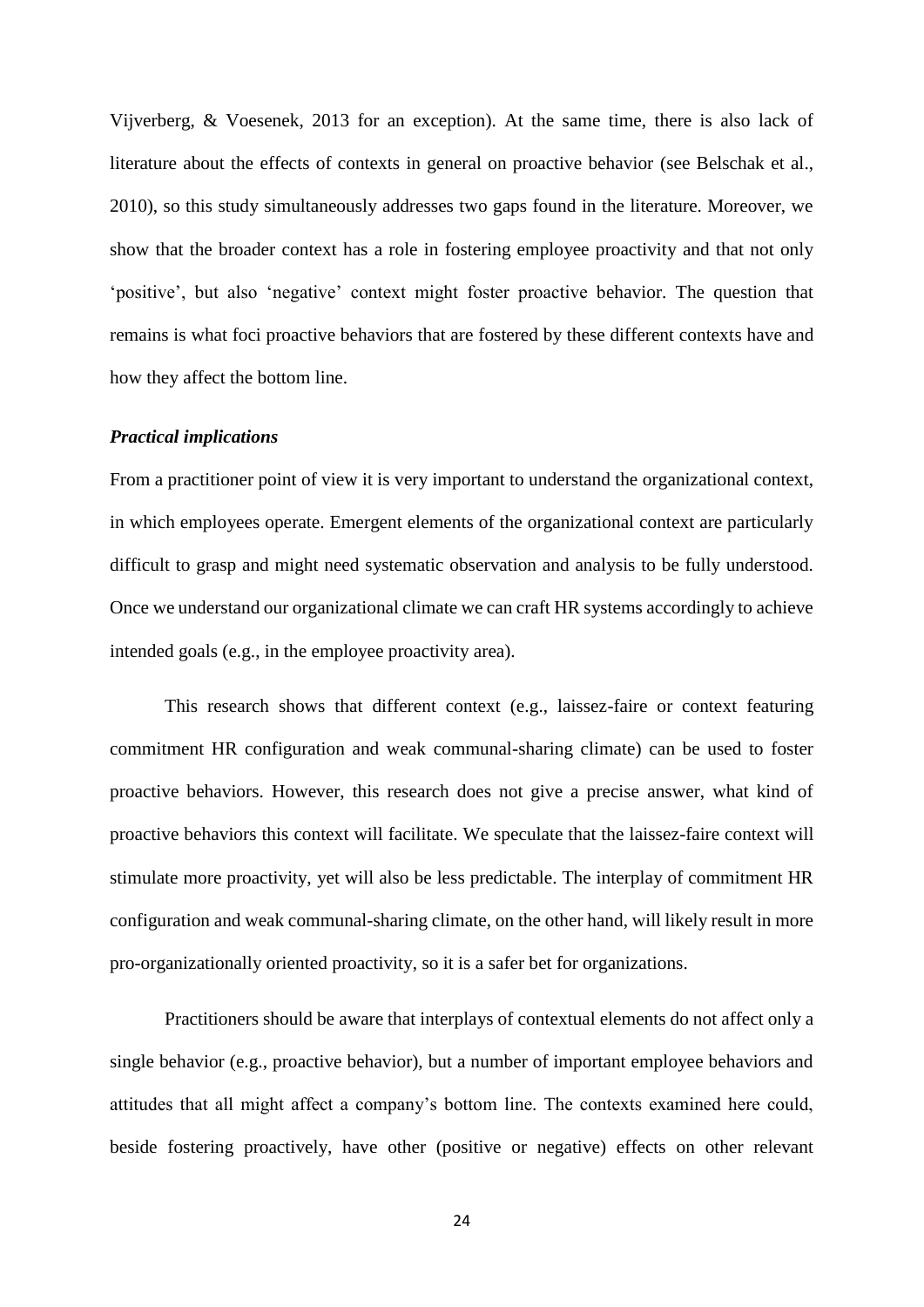employee outcomes. It is therefore of utmost importance for organizations to consider, which employee outcomes are most important for success of their organization and then target their systems accordingly.

#### *Limitations and future research directions*

This research, like others, is not without limitations. First, by focusing on relational climate and HR configurations we excluded other factors that could influence proactive behaviors. For example, proactive behavior of an individual could also be influenced by the individual trust or collective trust in a work group, supervisor support, socialization tactics in place and social cost of such behavior [\(Parker et al., 2006\)](#page-30-0). Further research, while not jeopardizing parsimony, could examine effects of even broader composites of meaningful contextual elements such as combinations of HR systems, organizational climate dimensions and dimensions of organizational culture.

Secondly, as our data comes from cross-sectional sample, we cannot unambiguously infer causality. Future research should conduct three-wave longitudinal studies that could make causal claims [\(Ployhart & Vandenberg, 2010\)](#page-30-11) in order to overcome these problems. Moreover, as our sample size on level-2 is 25, and is below some suggestions of appropriateness for multilevel modeling [\(e.g. Maas & Hox, 2005\)](#page-29-10), we may not have sufficient statistical power in multilevel modeling to obtain accurate estimation for hypothesized effects [\(Scherbaum &](#page-31-9)  [Ferreter, 2009\)](#page-31-9). As a consequence results should be taken with caution.

Finally, future research should try to integrate the dispositional and contextual perspective in studying proactive behavior [\(cf. Parker et al., 2010\)](#page-30-3). Ideally, a future study would feature a multi-level design with rich contextual and individual (dispositional) data. Thereby, the context would include both 'positive' and 'negative' variant and the measure for proactive behavior different would feature dimensions for various foci of an individual's proactive behavior.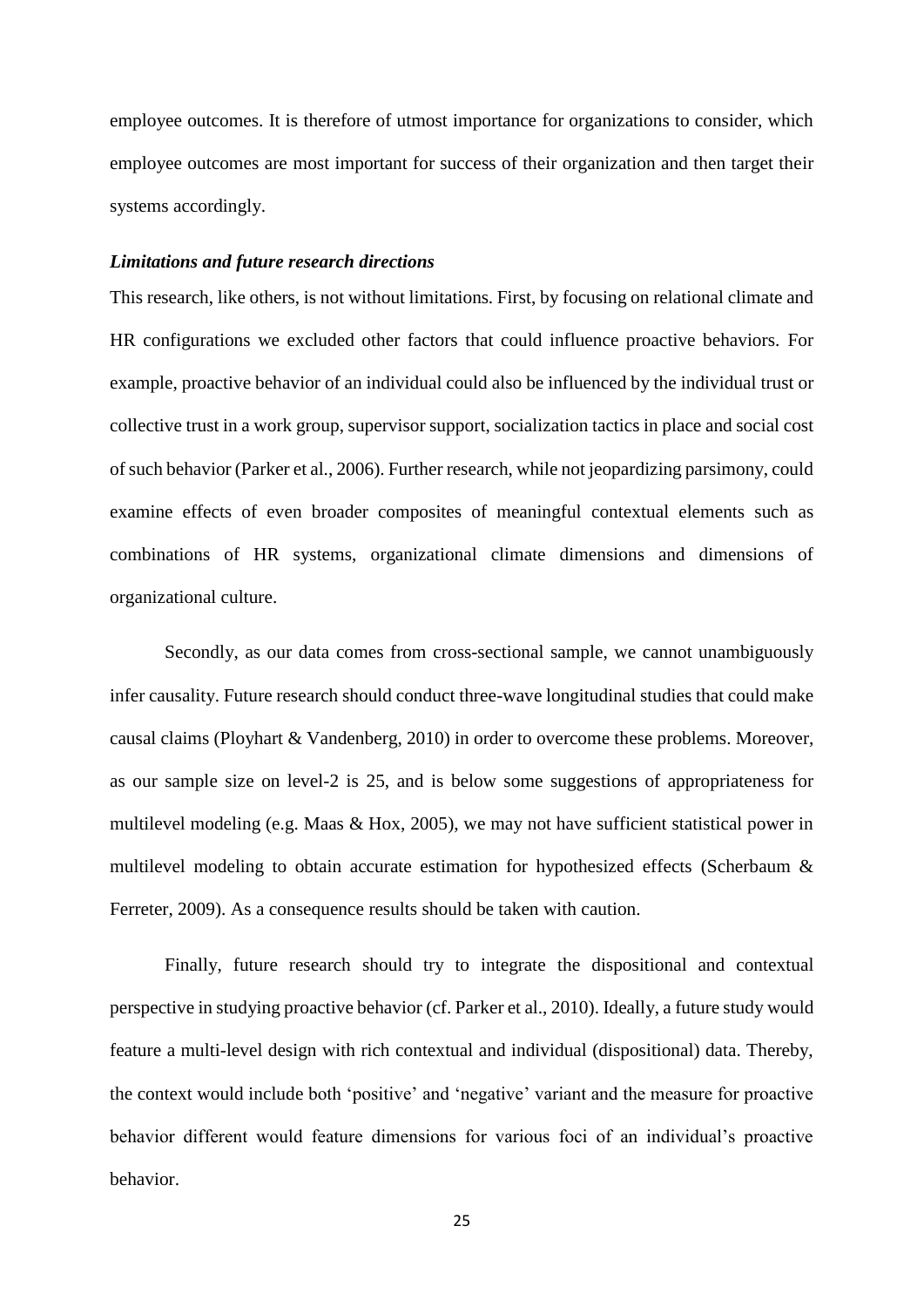#### **References**

- <span id="page-26-6"></span>Baer, M., & Frese, M. (2003). Innovation is not enough: climates for initiative and psychological safety, process innovations, and firm performance. *Journal of Organizational Behavior, 24*(1), 45-68.
- <span id="page-26-2"></span>Bamberger, P. (2008). From the Editors Beyond Contextualization: Using Context Theories to Narrow the Micro-Macro Gap in Management Research. *Academy of Management Journal, 51*(5), 839-846.
- <span id="page-26-1"></span>Bateman, T. S., & Crant, J. M. (1993). The proactive component of organizational behavior: A measure and correlates. *Journal of Organizational Behavior, 14*(2), 103-118.
- <span id="page-26-5"></span>Belschak, F. D., Den Hartog, D. N., & Fay, D. (2010). Exploring positive, negative and context-dependent aspects of proactive behaviours at work. *Journal of Occupational and Organizational Psychology, 83*(2), 267-273.
- <span id="page-26-4"></span>Bindl, U. K., & Parker, S. K. (2011). Proactive work behavior: Forward-thinking and changeoriented action in organizations. In S. Zedeck (Ed.), *APA handbook of industrial and organizational psychology* (Vol. 2: Selecting and developing members for the organization, pp. 567-598). Washington, DC, US: American Psychological Association.
- <span id="page-26-7"></span>Boer, N.-I., Berends, H., & van Baalen, P. (2011). Relational models for knowledge sharing behavior. *European Management Journal, 29*(2), 85-97. doi: <http://dx.doi.org/10.1016/j.emj.2010.10.009>
- <span id="page-26-8"></span>Boxall, P., & Macky, K. (2009). Research and theory on high-performance work systems: progressing the high-involvement stream. *Human Resource Management Journal, 19*(1), 3-23.
- <span id="page-26-10"></span>Bretz, R. D., Ash, R. A., & Dreher, G. F. (1989). Do people make the place? An examination of the attraction‐selection‐attrition hypothesis. *Personnel Psychology, 42*(3), 561-581.
- <span id="page-26-9"></span>Clark, M. S. (1984). Record keeping in two types of relationships. *Journal of Personality and Social Psychology, 47*(3), 549-557.
- <span id="page-26-0"></span>Crant, J. M. (2000). Proactive Behavior in Organizations. *Journal of Management, 26*(3), 435-462.
- <span id="page-26-3"></span>Den Hartog, D. N., Boon, C., Verburg, R. M., & Croon, M. A. (2013). HRM, Communication, Satisfaction, and Perceived Performance: A Cross-Level Test. *Journal of Management, 39*(6), 1637-1665.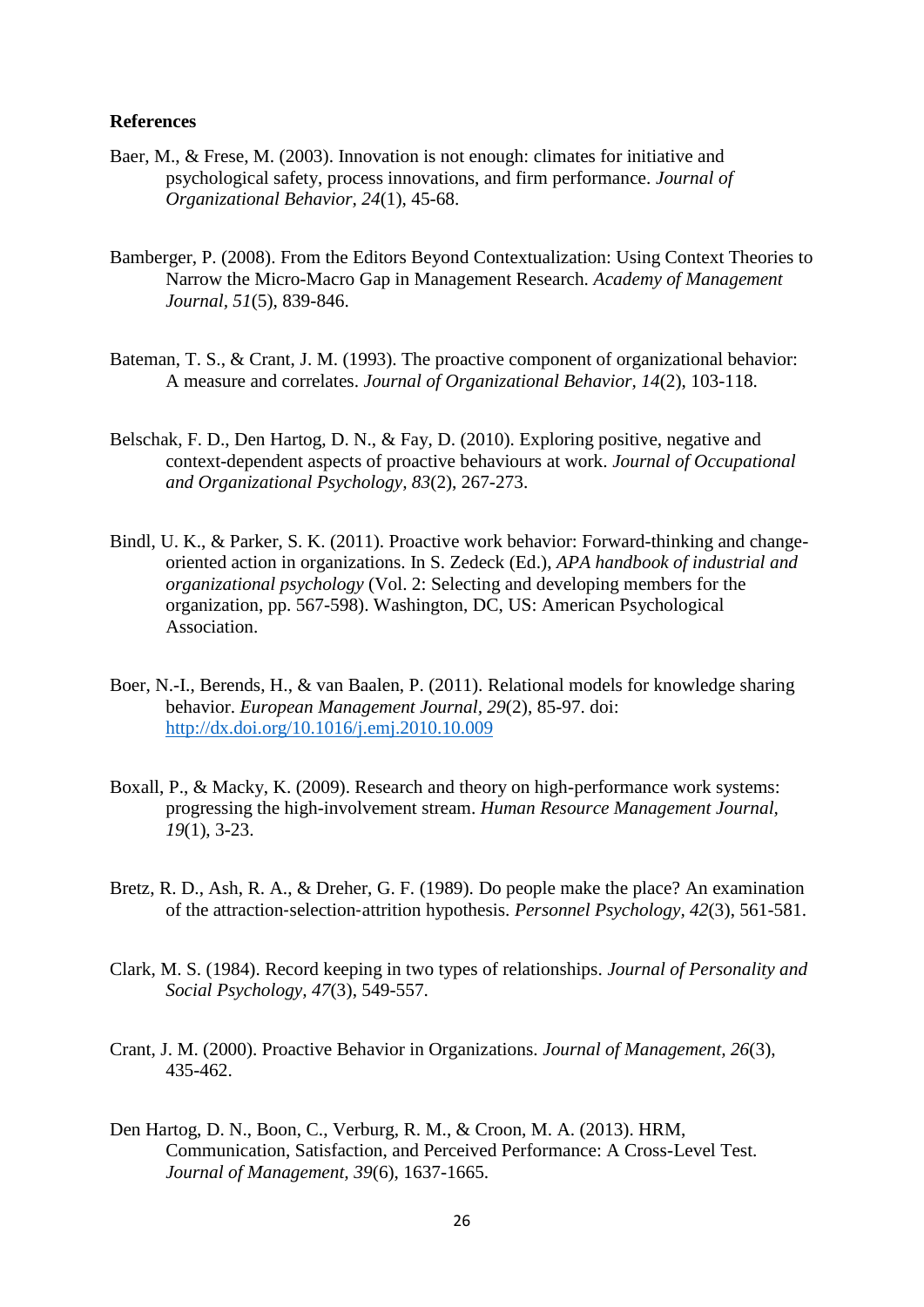- <span id="page-27-5"></span>Dutton, J. E., Ashford, S. J., O'Neill, R. M., & Lawrence, K. A. (2001). Moves that Matter: Issue Selling and Organizational Change. *Academy of Management Journal, 44*(4), 716-736.
- <span id="page-27-11"></span>Evans, M. G. (1985). A Monte Carlo study of the effects of correlated method variance in moderated multiple regression analysis. *Organizational Behavior and Human Decision Processes, 36*(3), 305-323.
- <span id="page-27-0"></span>Fay, D., & Frese, M. (2001). The Concept of Personal Initiative: An Overview of Validity Studies. *Human Performance, 14*(1), 97-124.
- <span id="page-27-6"></span>Fay, D., Lührmann, H., & Kohl, C. (2004). Proactive climate in a post-reorganization setting: When staff compensate managers' weakness. *European Journal of Work and Organizational Psychology, 13*(2), 241-267.
- <span id="page-27-9"></span>Fay, D., & Sonnentag, S. (2002). Rethinking the effects of stressors: A longitudinal study on personal initiative. *Journal of Occupational Health Psychology, 7*(3), 221-234.
- <span id="page-27-4"></span>Ferris, G. R., Arthur, M. M., Berkson, H. M., Kaplan, D. M., Harrell-Cook, G., & Frink, D. D. (1998). Toward a social context theory of the human resource managementorganization effectiveness relationship. *Human Resource Management Review, 8*(3), 235-264.
- <span id="page-27-3"></span>Fiske, A. P. (1992). The four elementary forms of sociality: framework for a unified theory of social relations. *Psychological Review, 99*(4), 689–723.
- <span id="page-27-8"></span>Fiske, A. P., & Haslam, N. (2005). The four basic social bonds: Structures for coordinating interaction. In M. W. Baldwin (Ed.), *Interpersonal cognition* (pp. 267-298). New York: Guilford Press.
- <span id="page-27-10"></span>Frese, M., & Fay, D. (2001). Personal initiative: An active performance concept for work in the 21st century. *Research in organizational behavior, 23*(0), 133-187.
- <span id="page-27-2"></span>Fritz, C., & Sonnentag, S. (2009). Antecedents of Day-Level Proactive Behavior: A Look at Job Stressors and Positive Affect During the Workday†. *Journal of Management, 35*(1), 94-111.
- <span id="page-27-1"></span>Fuller, J. B., & Marler, L. E. (2009). Change driven by nature: A meta-analytic review of the proactive personality literature. *Journal of Vocational Behavior, 75*(3), 329-345.
- <span id="page-27-7"></span>Gelade, G. A., & Ivery, M. (2003). The impact of human resource management and work climate on organizational performance. *Personnel Psychology, 56*(2), 383-404.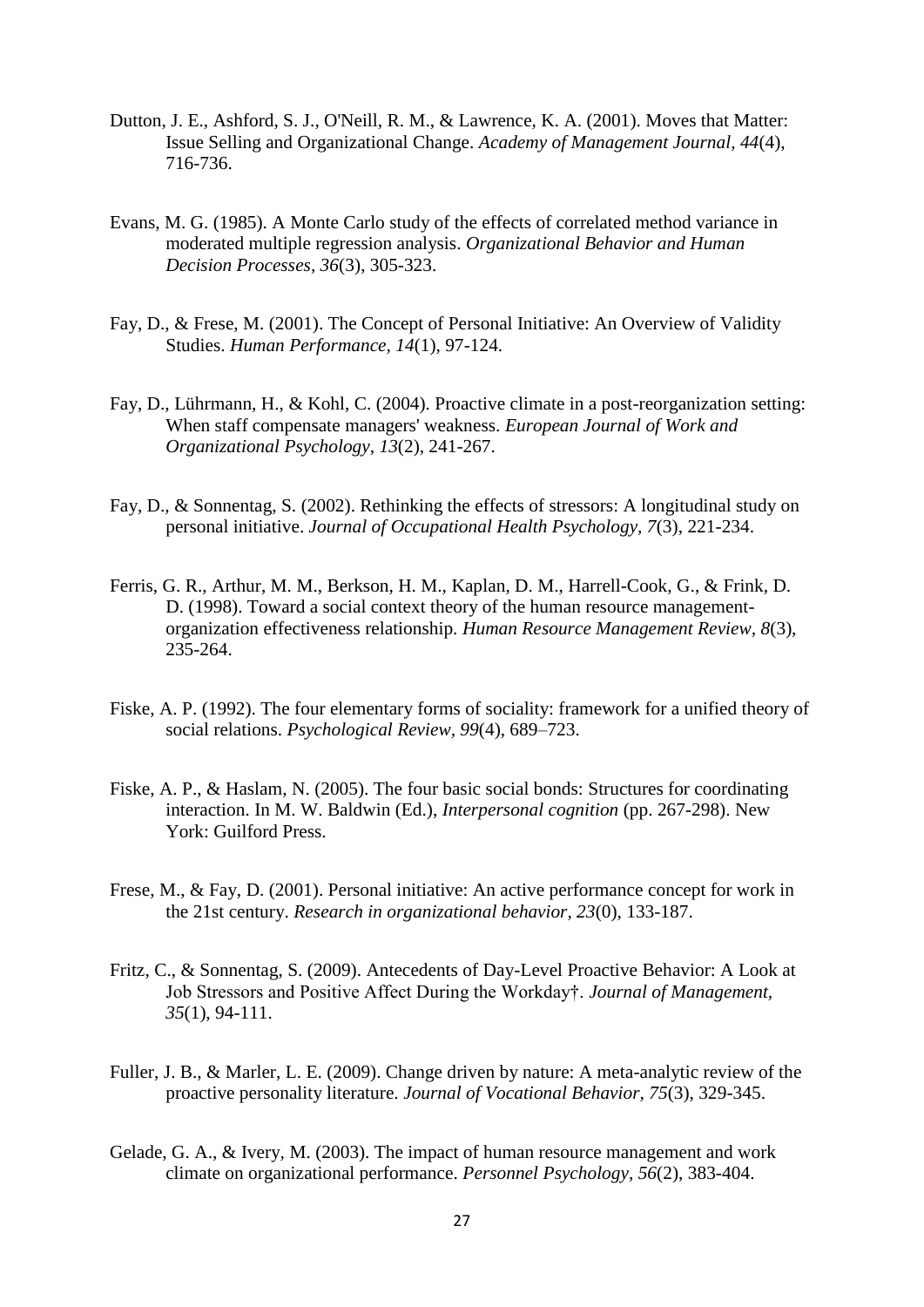- <span id="page-28-6"></span>Grant, A. M., & Ashford, S. J. (2008). The dynamics of proactivity at work. *Research in organizational behavior, 28*(0), 3-34.
- <span id="page-28-7"></span>Grant, A. M., Parker, S. K., & Collins, C. (2009). Getting credit for proactive behavior:supervisor reactions depend on what you value and how you feel. *Personnel Psychology, 62*(1), 31-55.
- <span id="page-28-0"></span>Griffin, M. A., Neal, A., & Parker, S. K. (2007). A new model of work role performance: Positive behavior in uncertain and interdependent contexts. *Academy of Management Journal, 50*(2), 327-347.
- <span id="page-28-8"></span>Haslam, N., & Fiske, A. P. (1999). Relational models theory: A confirmatory factor analysis. *Personal Relationships, 6*(2), 241-250.
- <span id="page-28-4"></span>Howell, J. M., & Sheab, C. M. (2001). Individual differences, environmental scanning, innovation framing, and champion behavior: key predictors of project performance. *Journal of Product Innovation Management, 18*(1), 15-27.
- <span id="page-28-11"></span>Hox, J. J. (2010). *Multilevel analysis. Techniques and applications* (2nd ed.). New York: Routledge.
- <span id="page-28-9"></span>James, L. R. (1982). Aggregation bias in estimates of perceptual agreement. *Journal of Applied Psychology, 67*(2), 219-229.
- <span id="page-28-10"></span>James, L. R., Demaree, R. G., & Wolf, G. (1984). Estimating within-group interrater reliability with and without response bias. *Journal of Applied Psychology, 69*(1), 85- 98.
- <span id="page-28-1"></span>Johns, G. (2006). The Essential Impact of Context on Organizational Behavior. *Academy of Management Review, 31*(2), 386-408.
- <span id="page-28-3"></span>Kaše, R., Paauwe, J., & Batistič, S. (2014). In the eyes of Janus: The intellectual structure of HRM-performance debate and its future prospects. *Journal of Organizational Effectiveness: People and Performance, 1*(1), 56-76.
- <span id="page-28-2"></span>Kehoe, R. R., & Wright, P. M. (2013). The Impact of High-Performance Human Resource Practices on Employees' Attitudes and Behaviors. *Journal of Management, 39*(2), 366-391.
- <span id="page-28-5"></span>Kozlowski, S. W. J., & Klein, K. J. (2000). A multilevel approach to theory and research in organizations: Contextual, temporal, and emergent processes. In S. W. J. Kozlowski &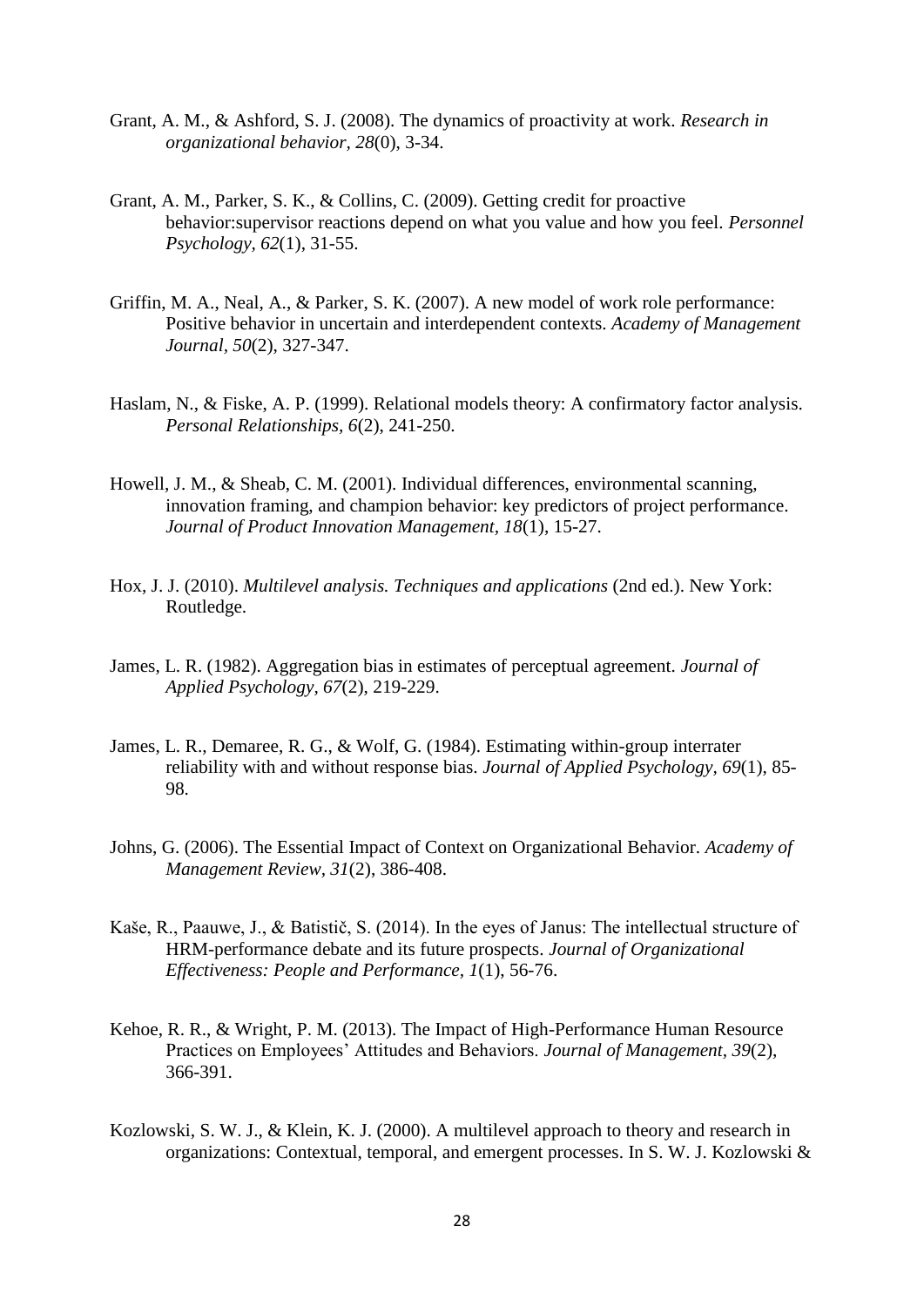K. J. Klein (Eds.), Multilevel Theory, Research, and Methods in Organizations (pp. 3- 90). San Francisco: Jossey-Bass.

- <span id="page-29-2"></span>Kuenzi, M., & Schminke, M. (2009). Assembling Fragments Into a Lens: A Review, Critique, and Proposed Research Agenda for the Organizational Work Climate Literature. *Journal of Management, 35*(3), 634-717.
- <span id="page-29-0"></span>Lam, C. F., Spreitzer, G., & Fritz, C. (2014). Too much of a good thing: Curvilinear effect of positive affect on proactive behaviors. *Journal of Organizational Behavior, 35*(4), 530-546.
- <span id="page-29-9"></span>Lance, C. E., Butts, M. M., & Michels, L. C. (2006). The Sources of Four Commonly Reported Cutoff Criteria: What Did They Really Say? *Organizational Research Methods, 9*(2), 202-220.
- <span id="page-29-6"></span>Lengnick-Hall, M. L., & Lengnick-Hall, C. A. (2003). HR's role in building relationship networks. *The Academy of Management Executive, 17*(4), 53-63.
- <span id="page-29-1"></span>Lepak, D. P., & Snell, S. A. (1999). The human resource architecture: Toward a theory of human capital allocation and development *Academy of Management Review, 24*(1), 31-48.
- <span id="page-29-4"></span>Lepak, D. P., & Snell, S. A. (2002). Examining the Human Resource Architecture: The Relationships Among Human Capital, Employment, and Human Resource Configurations. *Journal of Management, 28*(4), 517-543.
- <span id="page-29-8"></span>LePine, J. A., & Van Dyne, L. (1998). Predicting voice behavior in work groups. *Journal of Applied Psychology, 83*(6), 853-868.
- <span id="page-29-7"></span>Loury, G. C. (1979). Market Structure and Innovation. *The Quarterly Journal of Economics, 93*(3), 395-410.
- <span id="page-29-10"></span>Maas, C. J. M., & Hox, J. J. (2005). Sufficient Sample Sizes for Multilevel Modeling. *Methodology, 1*(3), 86-92. doi: doi:10.1027/1614-2241.1.3.86
- <span id="page-29-3"></span>Maurer, T. J., Weiss, E. M., & Barbeite, F. G. (2003). A model of involvement in workrelated learning and development activity: The effects of individual, situational, motivational, and age variables. *Journal of Applied Psychology, 88*(4), 707-724.
- <span id="page-29-5"></span>McAllister, D. J. (1995). Affect- and Cognition-Based Trust as Foundations for Interpersonal Cooperation in Organizations. *The Academy of Management Journal, 38*(1), 24-59.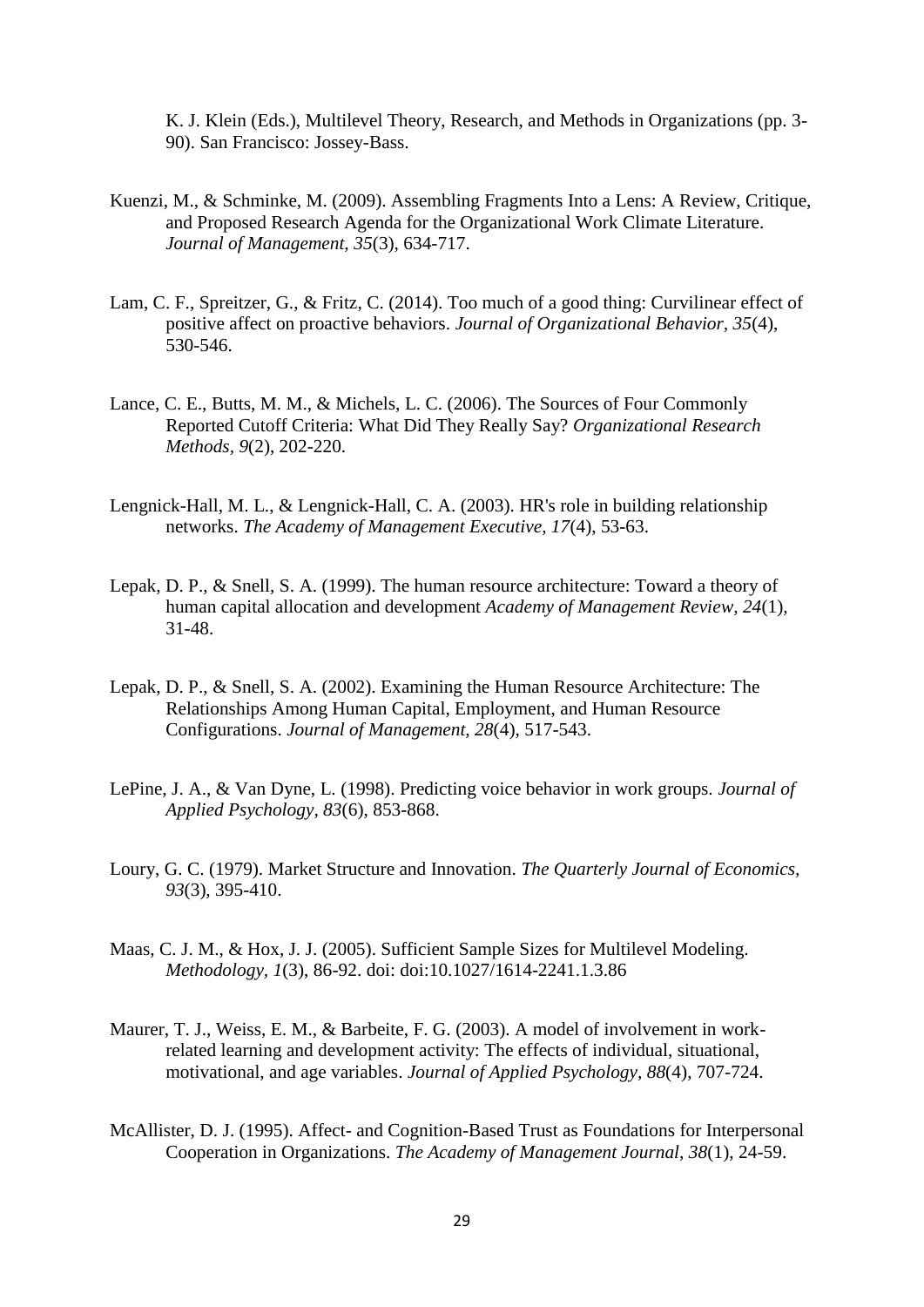- <span id="page-30-8"></span>Mischel, W., & Peake, P. K. (1982). Beyond déjà vu in the search for cross-situational consistency. *Psychological Review, 89*(6), 730-755.
- <span id="page-30-4"></span>Morrison, E. W., & Phelps, C. C. (1999). Taking Charge at Work: Extrarole Efforts to Initiate Workplace Change. *The Academy of Management Journal, 42*(4), 403-419.
- <span id="page-30-2"></span>Mossholder, K. W., Richardson, H. A., & Settoon, R. P. (2011). Human Resource Systems and Helping in Organizations: A Relational Perspective. *The Academy of Management Review, 36*(1), 33-52.
- <span id="page-30-5"></span>Ohly, S., Sonnentag, S., & Pluntke, F. (2006). Routinization, work characteristics and their relationships with creative and proactive behaviors. *Journal of Organizational Behavior, 27*(3), 257-279.
- <span id="page-30-6"></span>Ostroff, C., & Bowen, D. E. (2000). Moving HR to a higher level: Human resource practices and organizational effectiveness. In K. J. Klein & S. W. J. Kozlowski (Eds.), *Multilevel theory, research, and methods in organizations* (pp. 211-266). San Francisco: Jossey-Bass.
- <span id="page-30-7"></span>Ouchi, W. G. (1980). Markets, Bureaucracies, and Clans. *Administrative Science Quarterly, 25*(1), 129-141.
- <span id="page-30-3"></span>Parker, S. K., Bindl, U. K., & Strauss, K. (2010). Making Things Happen: A Model of Proactive Motivation. *Journal of Management, 36*(4), 827-856.
- <span id="page-30-1"></span>Parker, S. K., & Collins, C. G. (2010). Taking Stock: Integrating and Differentiating Multiple Proactive Behaviors. *Journal of Management, 36*(3), 633-662.
- <span id="page-30-0"></span>Parker, S. K., Williams, H. M., & Turner, N. (2006). Modeling the antecedents of proactive behavior at work. *Journal of Applied Psychology, 91*(3), 636-652.
- <span id="page-30-11"></span>Ployhart, R. E., & Vandenberg, R. J. (2010). Longitudinal Research: The Theory, Design, and Analysis of Change. *Journal of Management, 36*(1), 94-120.
- <span id="page-30-10"></span>Podsakoff, P. M., MacKenzie, S. B., Lee, J. Y., & Podsakoff, N. P. (2003). Common method biases in behavioral research: A critical review of the literature and recommended remedies. *Journal of Applied Psychology, 88*(5), 879-903.
- <span id="page-30-9"></span>Porath, C. L., & Bateman, T. S. (2006). Self-Regulation: From Goal Orientation to Job Performance. *Journal of Applied Psychology, 91*(1), 185-192.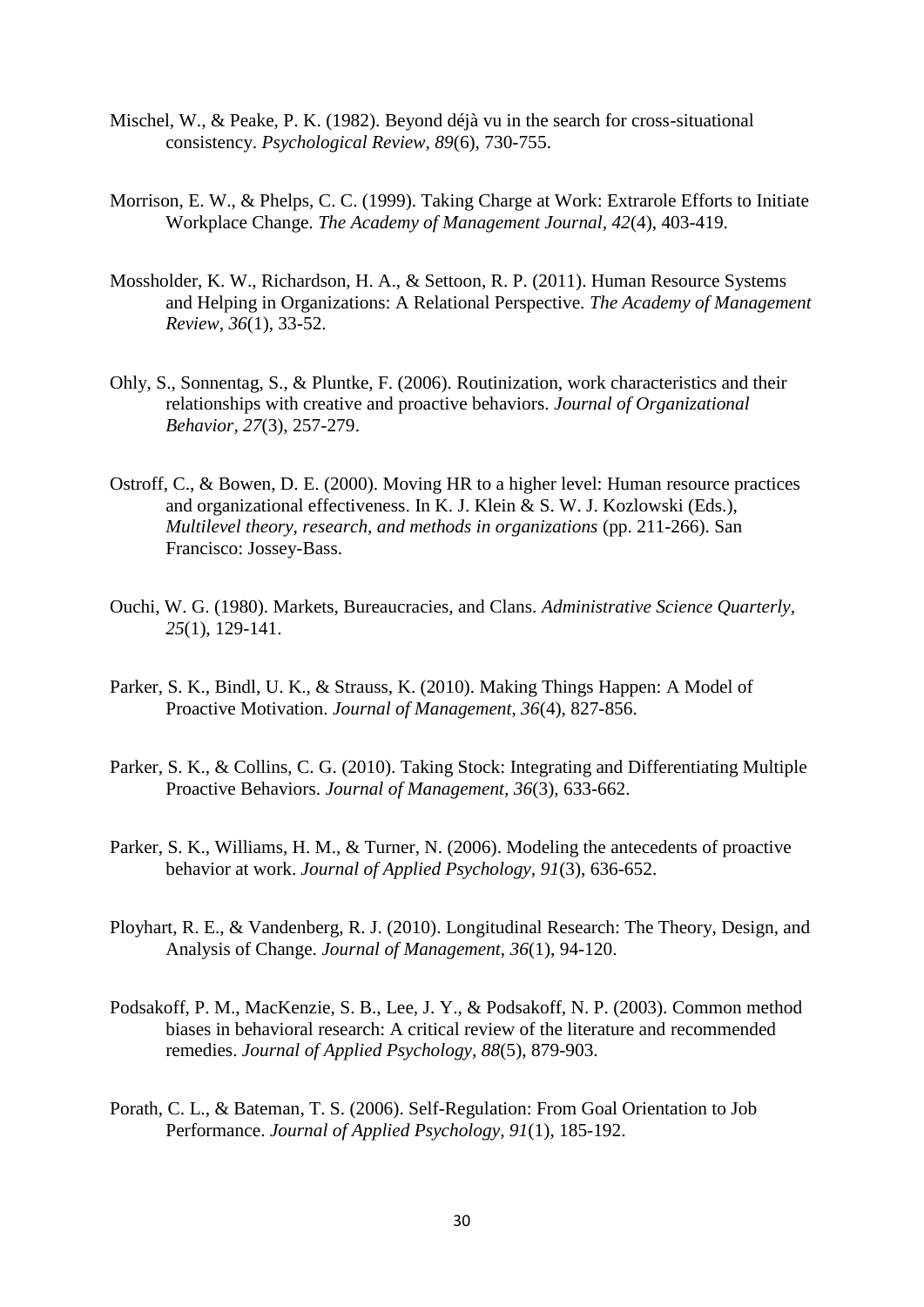- <span id="page-31-6"></span>Raub, S., & Liao, H. (2012). Doing the right thing without being told: Joint effects of initiative climate and general self-efficacy on employee proactive customer service performance. *Journal of Applied Psychology, 97*(3), 651-667.
- <span id="page-31-9"></span>Scherbaum, C. A., & Ferreter, J. M. (2009). Estimating Statistical Power and Required Sample Sizes for Organizational Research Using Multilevel Modeling. *Organizational Research Methods, 12*(2), 347-367. doi: 10.1177/1094428107308906
- <span id="page-31-0"></span>Seibert, S. E., Kraimer, M. L., & Crant, J. M. (2001). What do proactive people do? A longitudinal model linking proactive personality and career success. *Personnel Psychology, 54*(4), 845-874.
- <span id="page-31-1"></span>Seibert, S. E., Kraimer, M. L., & Liden, R. C. (2001). A Social Capital Theory of Career Success. *The Academy of Management Journal, 44*(2), 219-237.
- <span id="page-31-7"></span>Siemsen, E., Roth, A., & Oliveira, P. (2010). Common Method Bias in Regression Models With Linear, Quadratic, and Interaction Effects. *Organizational Research Methods, 13*(3), 456-476.
- <span id="page-31-3"></span>Speier, C., & Frese, M. (1997). Generalized Self Efficacy As a Mediator and Moderator Between Control and Complexity at Work and Personal Initiative: A Longitudinal Field Study in East Germany. *Human Performance, 10*(2), 171-192.
- <span id="page-31-8"></span>Tummers, L. G., Kruyen, P. M., Vijverberg, D., & Voesenek, T. (2013). *Connecting HRM and Change Management: How HR Practices Can Stimulate Change Readiness*. Paper presented at the EGPA Conference, Edinburgh.
- <span id="page-31-5"></span>van Veldhoven, M., & Dorenbosch, L. (2008). Age, proactivity and career development. *Career Development International, 13*(2), 112-131.
- <span id="page-31-2"></span>Wanberg, C. R., & Kammeyer-Mueller, J. D. (2000). Predictors and Outcomes of Proactivity in the Socialization Process. *Journal of Applied Psychology, 85*(3), 373-385.
- <span id="page-31-4"></span>Warr, P., & Fay, D. (2001). Age and personal initiative at work. *European Journal of Work and Organizational Psychology, 10*(3), 343-353.

**.** 

<sup>&</sup>lt;sup>i</sup> As evident from our results section only in about 16% of organizations with the weakest commitment HR configuration, strong communal sharing actually improves proactivity.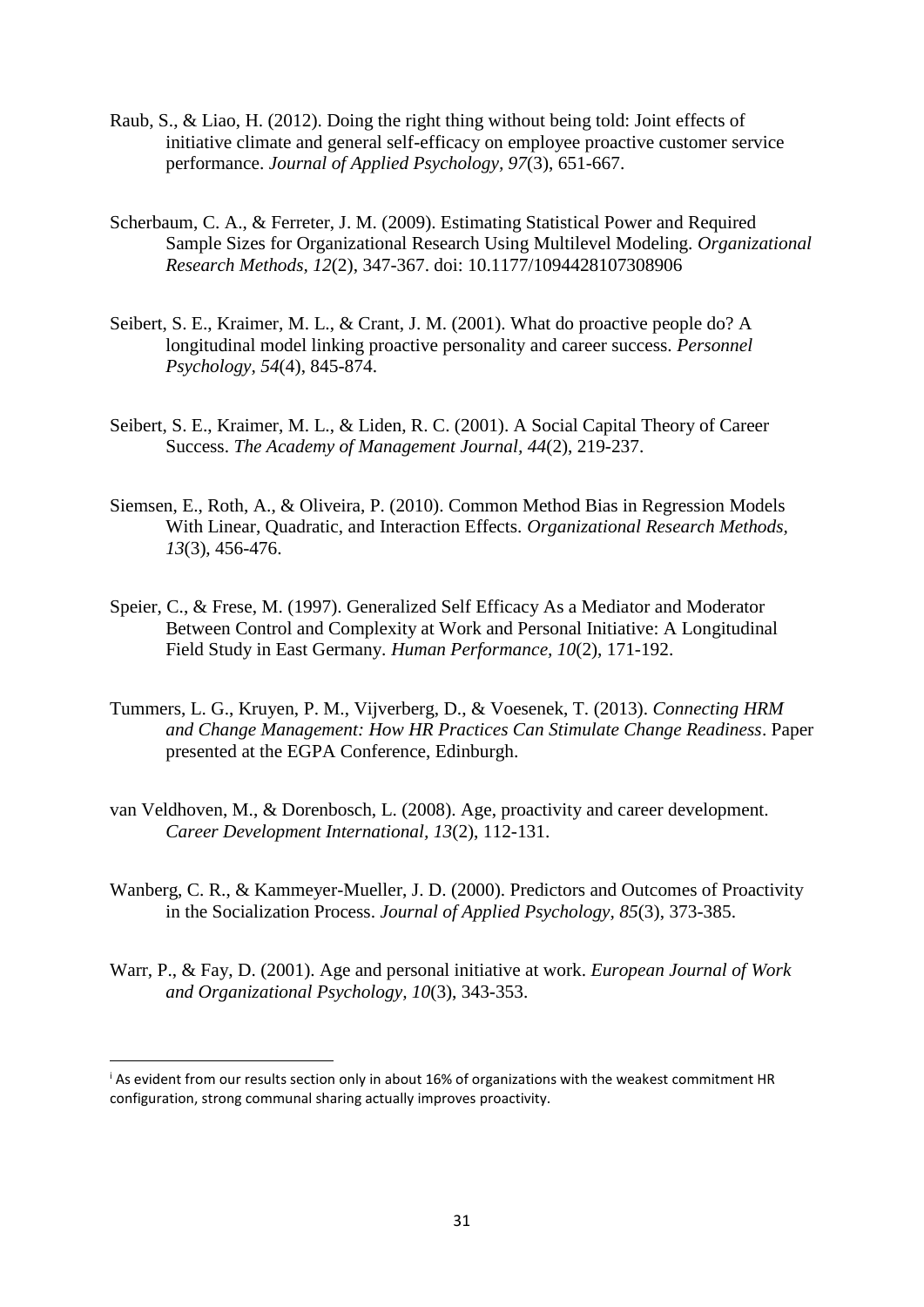# **FIGURE 1**

# **Interplay between selected HR configurations and relational climates as predictors of proactive behavior of employees**

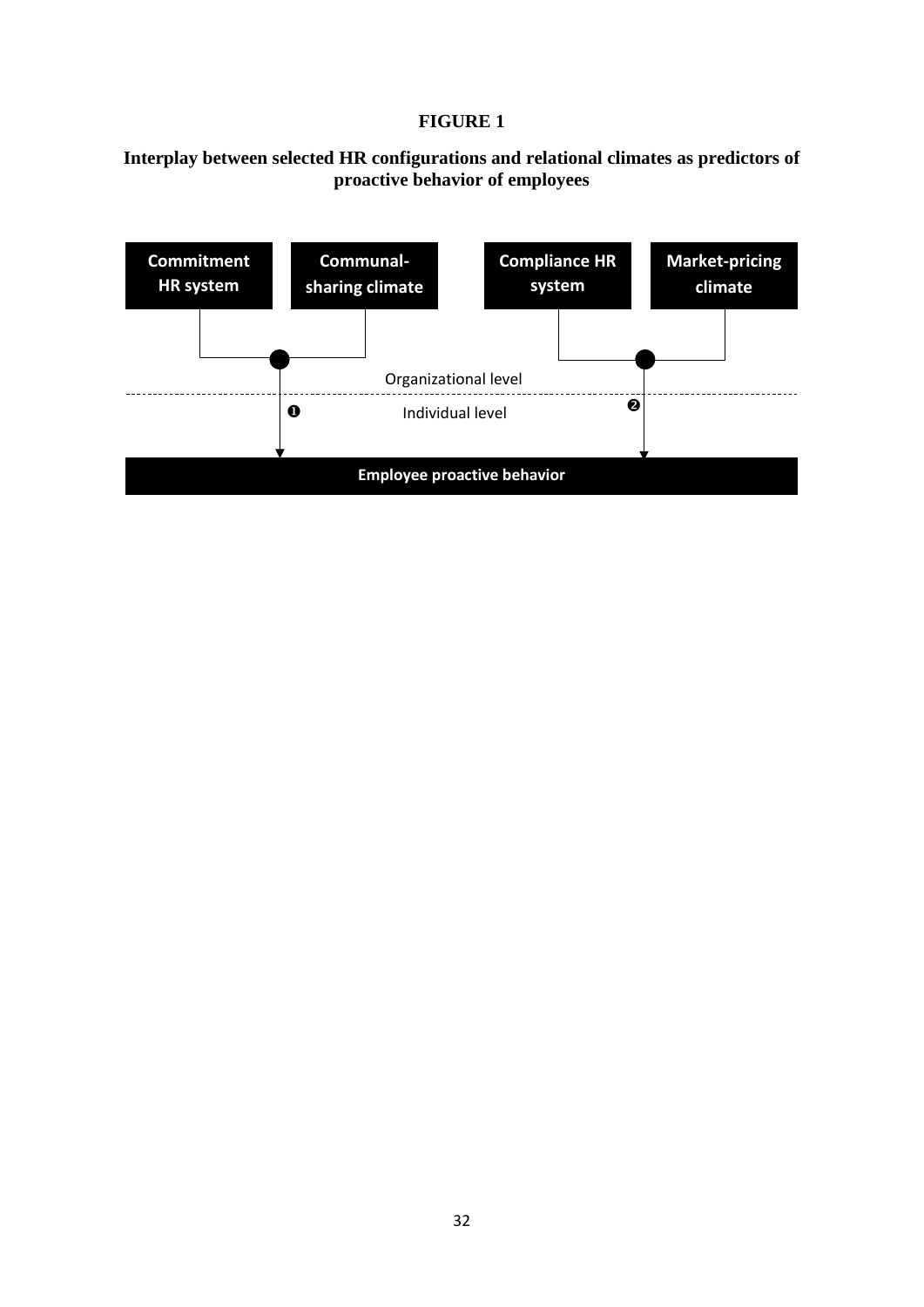# **FIGURE 2**

# **Interaction effects between commitment HR configuration and communal-sharing**



**climate in predicting employee proactive behavior**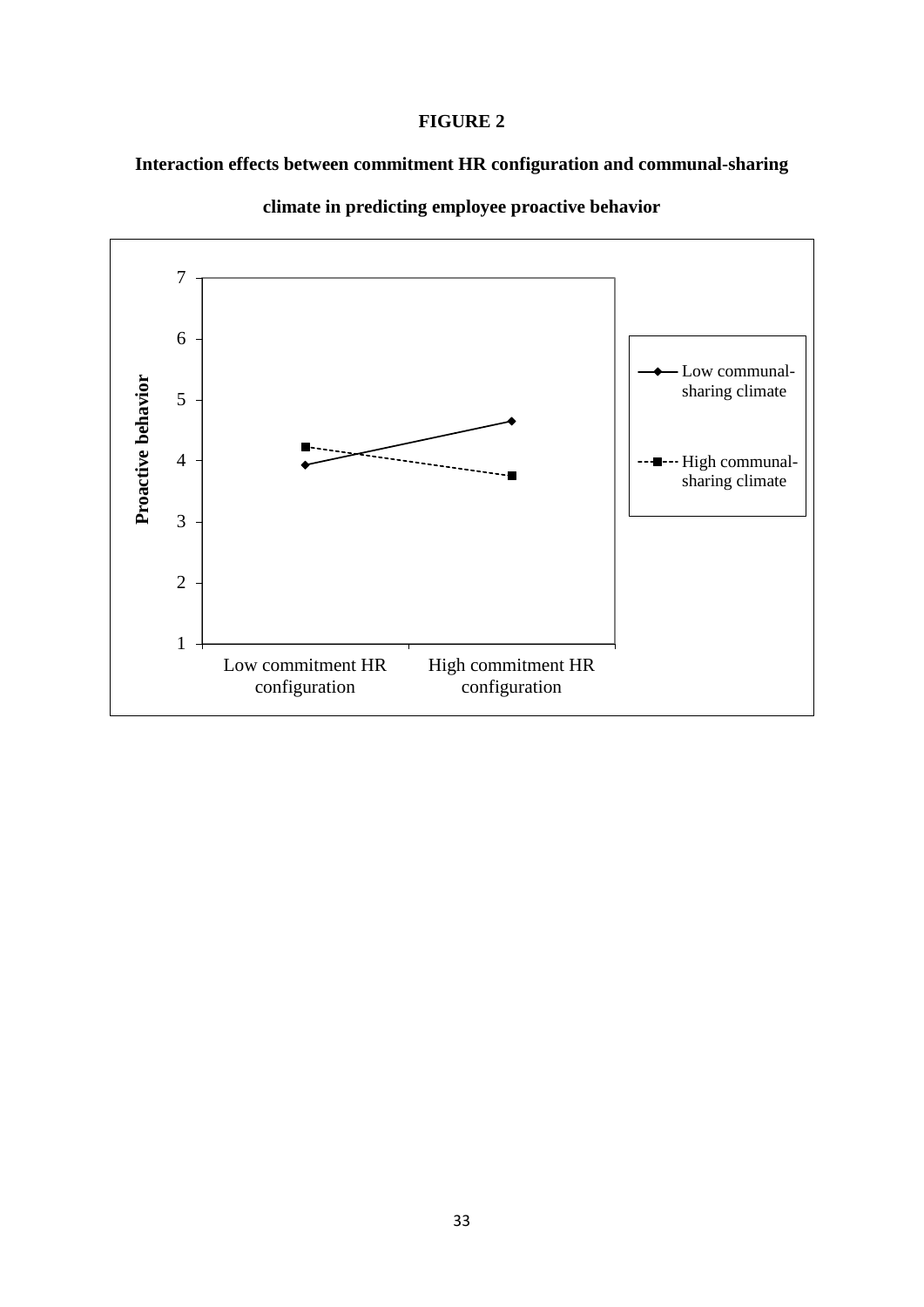# **FIGURE 3**

**Interaction effects between compliance HR configuration and market-pricing climate in** 



**predicting employee proactive behavior**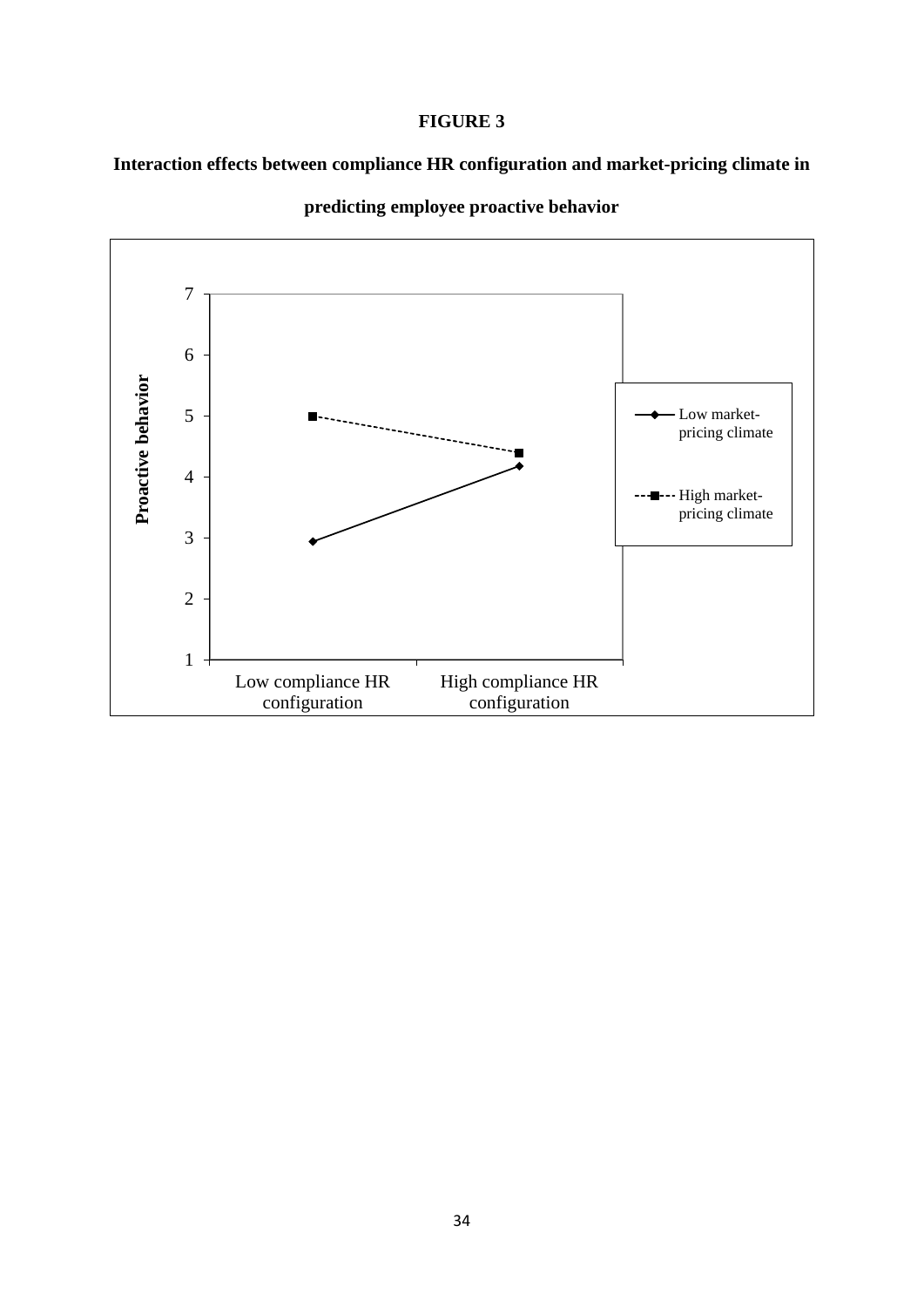#### **TABLE 1**

#### **Means, standard deviations, and correlations among the variables**

| Variable                                                | Mean  | s.d. | 1      | $\overline{2}$ | 3       | 4       | 5      | 6     | 7                        | 8 |
|---------------------------------------------------------|-------|------|--------|----------------|---------|---------|--------|-------|--------------------------|---|
| Level 1 (individual level)                              |       |      |        |                |         |         |        |       |                          |   |
| Proactive behavior<br>$\mathbf{1}$                      | 5.84  | .662 | (.82)  |                |         |         |        |       |                          |   |
| Communal-sharing<br>climate                             | 5.23  | 1.20 | $.18*$ | (.89)          |         |         |        |       |                          |   |
| Market-pricing<br>climate                               | 4.39  | .926 | $.20*$ | $.27**$        | (.67)   |         |        |       |                          |   |
| 4 Age                                                   | 36.93 | 8.70 | .02    | $-.04$         | .06     |         |        |       |                          |   |
| Gender<br>5.                                            | 1.52  | .510 | .02    | $-.09$         | $.18**$ | $-.01$  |        |       |                          |   |
| Education<br>6                                          | 3.30  | .996 | $-.04$ | $-.05$         | $.20**$ | $-.08$  | $-.09$ |       |                          |   |
| Expertise<br>$\frac{1}{2}$                              | 10.83 | 8.44 | .05    | .01            | .07     | $.73**$ | $-.01$ | $-12$ | $\overline{\phantom{a}}$ |   |
| Managerial duties<br>8                                  | 1.37  | .484 | $.15*$ | .10            | .05     | .07     | .09    | .17   | .09                      |   |
|                                                         |       |      |        |                |         |         |        |       |                          |   |
| Level 2 (company level)                                 |       |      |        |                |         |         |        |       |                          |   |
| Compliance HR<br>configuration                          | 4.52  | .913 | (.66)  |                |         |         |        |       |                          |   |
| <b>Commitment HR</b><br>$\overline{2}$<br>configuration | 5.43  | .595 | $.50*$ | (.92)          |         |         |        |       |                          |   |
| Communal-sharing<br>$\overline{\mathcal{X}}$<br>climate | 5.40  | .676 | $-.06$ | .17            | (.89)   |         |        |       |                          |   |
| Market-pricing<br>$\overline{4}$<br>climate             | 4.36  | .561 | .21    | $-.13$         | $-.09$  | (.67)   |        |       |                          |   |

n (level 1) = 211, n (level 2) = 25. Coefficient alphas are on the diagonal in parentheses.  $p < .05$ , \*\*  $p < .01$ . For gender, 1= female, 2= male. For managerial duties, 1=no, 2=yes. Relational climates at level 1 denote employee perceptions, whereas at level 2 they denote aggregated scores at the company level.